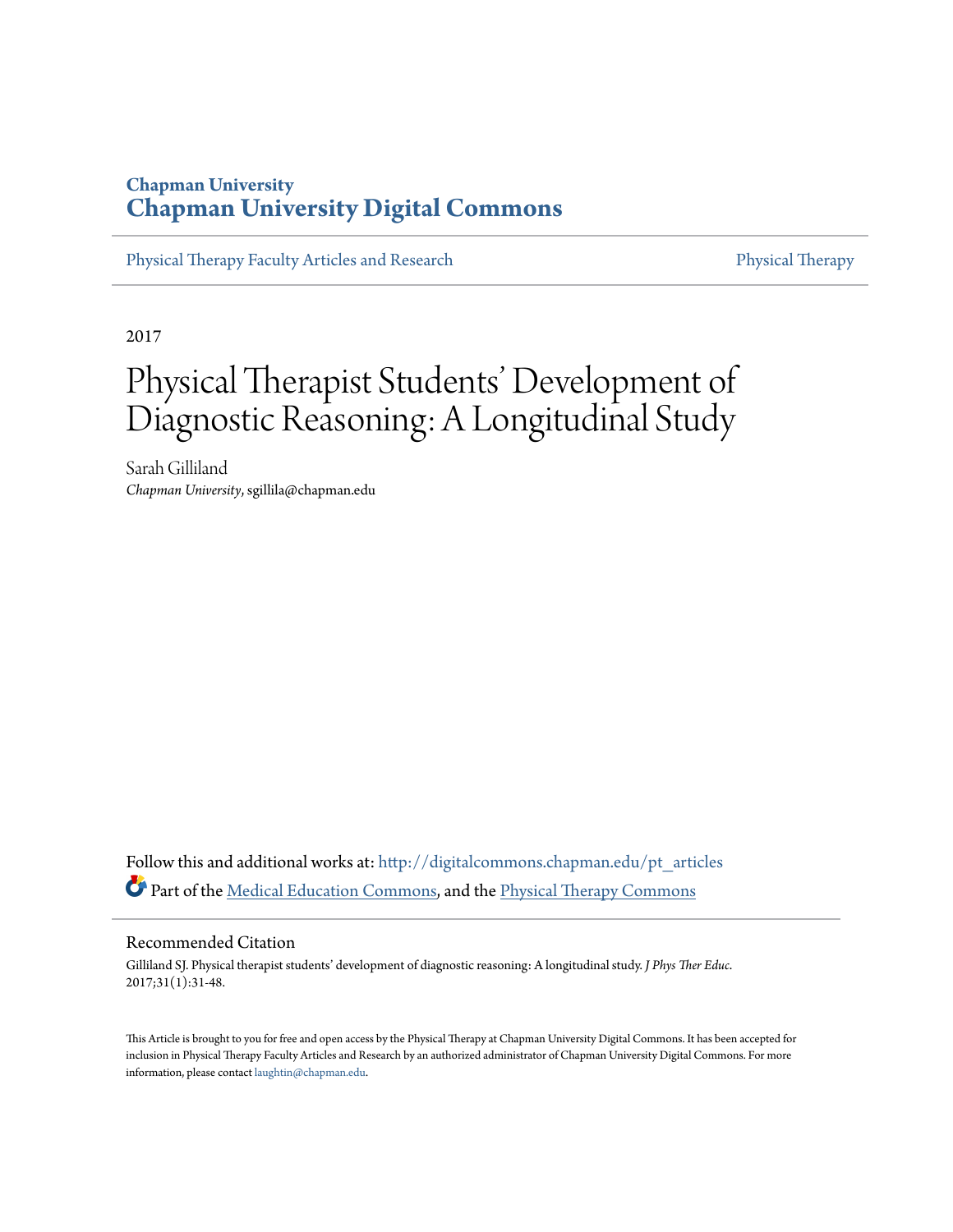## Physical Therapist Students' Development of Diagnostic Reasoning: A Longitudinal Study

## **Comments**

This article was originally published in *[Journal of Physical Therapy Education](https://aptaeducation.org/members/jopte/)*, volume 31, issue 1, in 2017.

## **Copyright**

American Physical Therapy Association, Education Section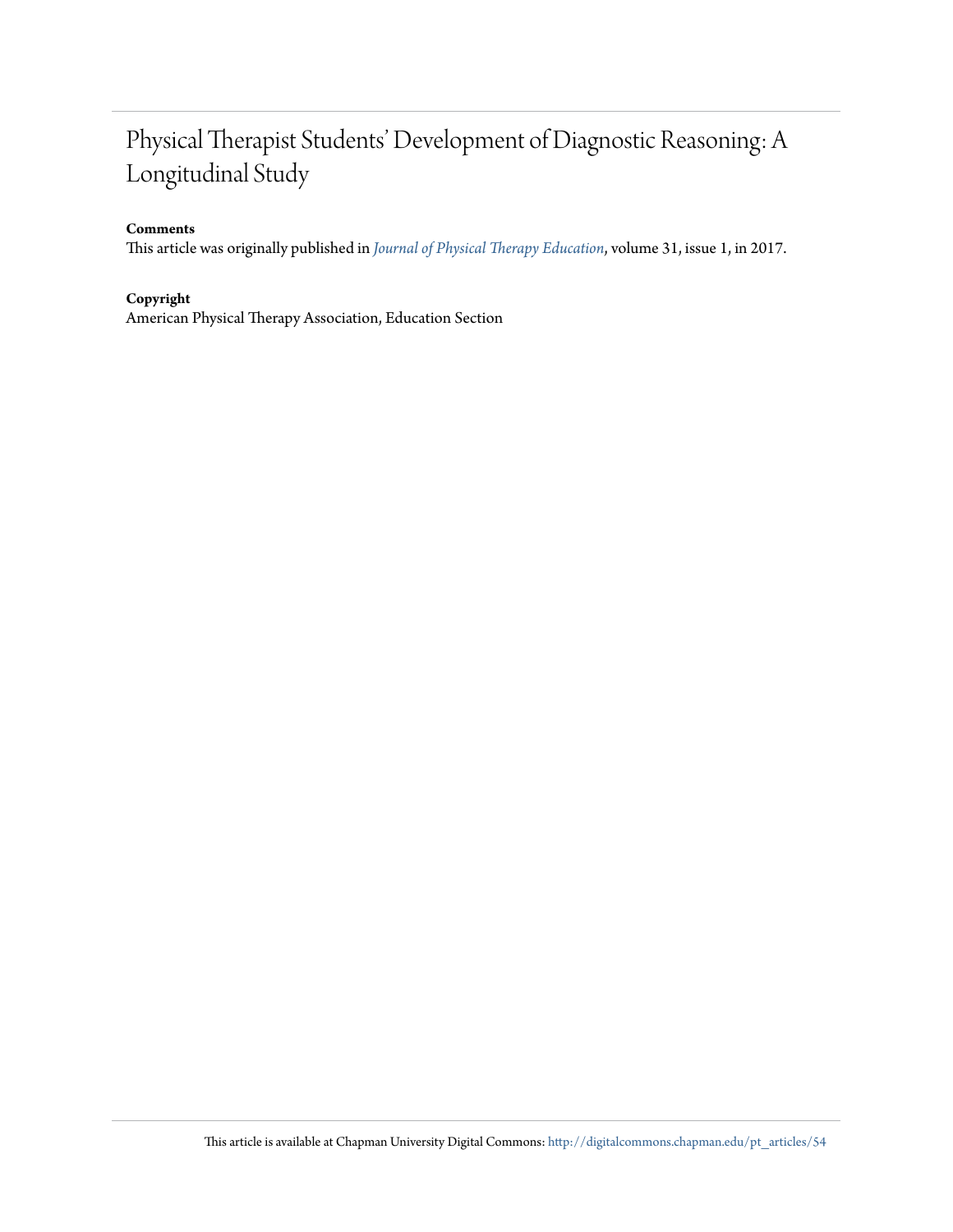## **Physical Therapist Students' Development of Diagnostic Reasoning: A Longitudinal Study**

Sarah Gilliland, PT, DPT, PhD

**Background and Purpose.** Clinical reasoning is a complex problem-solving process that is necessary for effective clinical practice in physical therapy. Within the process of clinical reasoning, a physical therapist's diagnostic reasoning should address the patient's functional movement abilities and the impact of the patient's condition on his or her ability to participate in life activities. This longitudinal study examined the development of entry-level physical therapist students' diagnostic reasoning processes across time in their doctor of physical therapy education.

**Methods.** Qualitative methods were used to analyze participants' diagnostic reasoning during a simulated patient case scenario. Six physical therapist students completed a think-aloud patient case scenario at 3 points during their entrylevel education (first-year, second-year, and postclinical). Low-inference data (verbatim transcripts) from the students' think-aloud work on the patient cases and postcase interviews were analyzed using a 2-stage process of thematic analysis. Structural coding was followed by pattern coding to categorize students' diagnostic reasoning processes.

*Sarah Gilliland is an assistant professor of physical therapy at Chapman University, 9401 Jeronimo Road, Irvine, CA 92618 (sgillila@chapman.edu). Please address all correspondence to Sarah Gilliland.*

*The study was approved by the Internal Review Boards of the University of California, Irvine, and Chapman University.*

*This study was funded in part through PODS I and II Scholarships from the Foundation for Physical Therapy, Inc. The Foundation for Physical Therapy played no part in the design, conduct, or writing of this study.*

*The author declares no conflict of interest.*

*Received November 4, 2015, and accepted on June 5, 2016.*

**Results.** Students' hypotheses focused on anatomical structures during their first year and shifted to medical diagnoses and biomechanical contributing factors during the second year and following clinical affiliation. Students consistently focused on the anatomical and biomechanical (impairment level) aspects of the patient's condition and gave minimal attention the patient's life context (participation level).

**Discussion and Conclusion.** Students demonstrated consistent development toward the movement and biomechanical elements of the specific physical therapist diagnostic process, yet they demonstrated no consistent patterns of development toward identifying or addressing the impact of the patient's life context on his or her level of disability. Further research should examine the curricular factors that influence students' patterns of development in diagnostic reasoning.

**Key Words:** Clinical reasoning, Entrylevel physical therapist education, Student learning.

### BACKGROUND AND PURPOSE

Clinical reasoning is a complex problemframing, problem-solving, and decisionmaking process. This process is highly dependent on context, requires interaction with the patient, caregivers, and other healthcare team members, and is influenced by models of practice.<sup>1</sup> Additionally, this iterative process requires clinicians to make decisions and continually reassess actions taken in the face of uncertainty.<sup>1</sup> To function as autonomous professionals, physical therapists (PTs) must develop effective clinical reasoning skills.2,3

Few studies, however, have investigated the development of clinical reasoning skills in PT students. Further, there is a dearth of evidence for benchmarks or assessments of clinical reasoning development in entry-level

PT education.<sup>4,5</sup> Instruction during residency and fellowship programs has given more explicit attention to the development of clinical reasoning and metacognitive skills, but this level of attention is not the norm in entrylevel programs.4 The literature further suggests that there may be a disconnect between students' development and the thinking processes of accomplished clinicians.6 In part this minimal attention to clinical reasoning in entry-level development may be due to a lack of research regarding how best to develop these skills.<sup>5</sup>

One of the first steps toward developing better-informed pedagogies and assessments for clinical reasoning skills is to examine how entry-level PT students currently approach clinical problem solving. This study examined how entry-level PT students develop physical therapy-specific diagnostic reasoning through their coursework and initial clinical affiliations. The primary research questions were: (1) What types of hypotheses and evaluations do PT students make when they evaluate a patient? (2) What reasoning errors do PT students make during the patient evaluation? and (3) How do the hypotheses PT students generate change following classroom coursework and clinical affiliations?

### REVIEW OF THE LITERATURE

### **Diagnostic Reasoning as Part of Clinical Reasoning**

Clinical reasoning in expert practitioners entails a complex interweaving of empiricodeductive and narrative reasoning.<sup>7</sup> Diagnostic reasoning, a critical skill within clinical reasoning, is a clinical classification process that involves relating the patient's level of disability with his or her physical function and pathology.8,9 Through the diagnostic process, the clinician develops an understanding of the patient and his or her problems.10 In all health care practices, the diagnostic process directs the clinician toward the selection of appropriate interventions.<sup>11</sup> For a PT, the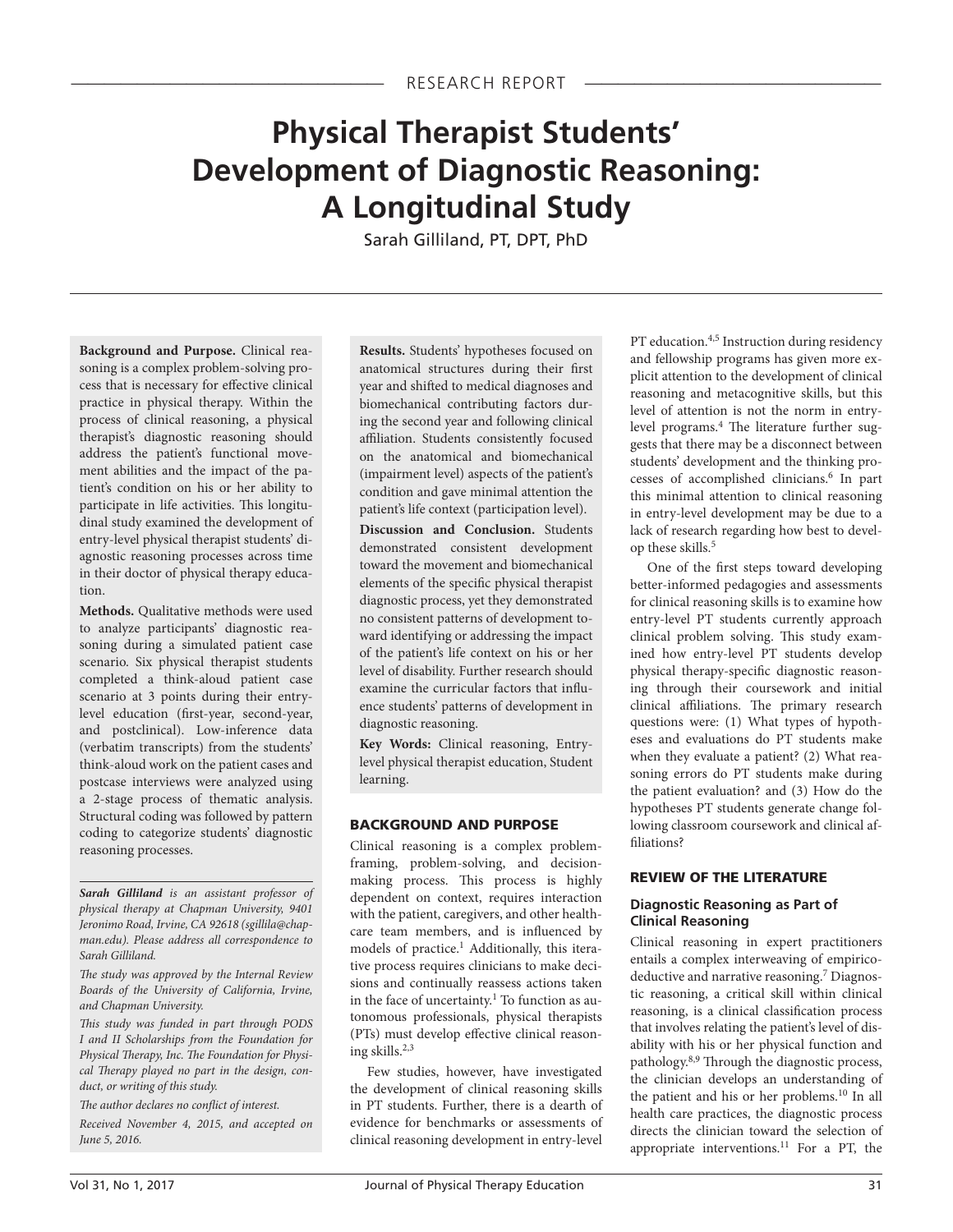diagnosis of pathology (defined as the name given to a cluster of signs and symptoms) does not always explain the underlying nature or cause of the patient's physical function or disability.<sup>11</sup> For these reasons, the diagnostic process must be unique to the specific health care field.

## **Physical Therapy-Specific Diagnosis**

Specific to physical therapist practice, diagnostic reasoning requires clinicians to integrate their analyses of the patient's health condition and biomechanical fault with an understanding of the impact of the impairments on the patient's ability to function in daily life.10 The PT's diagnosis generally addresses the patient's condition at the level of the whole person and should categorize the condition in a way that will guide the PT's treatment plan.<sup>12</sup> The literature on diagnosis by physical therapists identifies 3 key elements of the physical therapist diagnostic process. First, the PT must identify movement-related dysfunction.<sup>9</sup> This process includes identifying movement impairments and their relation to the patient's physical function.13 Second, the diagnosis must direct physical therapist treatment.11 A medical diagnosis alone is not sufficient to identify the most effective physical therapist interventions.11 Through the diagnostic process, PTs must also identify factors that contribute to the patient's problem, $^{14}$  as these factors often become the focal point for treatment. Third, the PT must develop an understanding of how the patient's personal characteristics and disease process affect his or her level of disability.13,15 Expert PTs give significant attention to understanding their patients' environments, life activities, and values.16 To address the impact of the patient's condition on the whole person, a PT must obtain information from the patient interview relating to the impact of the individual's current condition on his or her life roles.<sup>14</sup> Developing a diagnosis including these 3 elements enables the PT to best address the movement and functional limitations that impact the patient's life.

## **The Role of Hypotheses in Diagnostic Reasoning**

During the diagnostic process, health care practitioners develop hypotheses to guide their examination and problem-solving.17 A hypothesis is any diagnostic idea<sup>17</sup> and may identify a health condition, an impairment, an activity limitation, or factors influencing the patient's participation.<sup>14</sup> Hypotheses are the practitioner's clinical impressions as to why the patient is not able to carry out desired activities,<sup>18</sup> and they include ideas about

### **Table 1. Coursework Completed at Each Phase of the Study**

|                                            | <b>Courses Completed</b>                                                                                                                                                                                                    | <b>Relevance to Reasoning</b>                                                                                                                                                                                                                                                  |
|--------------------------------------------|-----------------------------------------------------------------------------------------------------------------------------------------------------------------------------------------------------------------------------|--------------------------------------------------------------------------------------------------------------------------------------------------------------------------------------------------------------------------------------------------------------------------------|
| <b>First Year</b><br>(Second<br>Semester)  | • Basic sciences<br>(anatomy, physiology,<br>biomechanics)<br>• General pathology                                                                                                                                           | • Currently enrolled in orthopedic<br>pathology and physical therapist<br>examination courses (introduction<br>to the basic process of patient<br>examination)<br>Introduced to general tissue<br>٠<br>pathology (bone, joint, muscle,<br>ligament) but not specific diagnoses |
| <b>Second Year</b><br>(Fourth<br>Semester) | • All basic and applied<br>science courses<br>• All orthopedic and<br>neurologic pathology<br>and clinical practice<br>courses<br>• Cultural diversity and<br>motor learning<br>• 2 2-week preclinical field<br>experiences | • Extensive classroom experience with<br>clinical problem solving but minimal<br>field experience                                                                                                                                                                              |
| <b>Postclinic</b><br>(Fifth<br>Semester)   | • 12-16 weeks of clinical<br>affiliations                                                                                                                                                                                   | • Practical clinical experience in<br>addition to classroom instruction in<br>clinical problem solving and patient<br>care                                                                                                                                                     |

why the problems exist. $14$  The hypotheses shape the types of data collected during the patient examination,<sup>14</sup> represent the clinician's unfolding diagnostic process, and eventually guide the development of treatment.<sup>18</sup> The hypotheses formed during the diagnostic process also influence the criteria a clinician selects to evaluate the effectiveness of the treatment. $^{\rm 14}$ 

An analysis of the types of hypotheses a clinician or health care student makes during a patient evaluation can provide insight into his or her diagnostic reasoning process. Most medical reasoning studies have focused on the diagnostic process at the level of the health condition (medical diagnosis).19-22 These studies revealed that over the course of their education, medical students tend to shift from a focus on basic science concepts to one of medical diagnoses in their generation of hypotheses.23 Through their education, PT students should progress toward physical therapy-specific diagnostic reasoning processes. No studies to date, however, have examined the development of PT students' diagnostic reasoning processes. Through an analysis of their hypotheses and patient evaluations, this qualitative study examined how PT students' diagnostic reasoning processes develop through their coursework and clinical experiences.

## **Subjects**

This study took place in the doctor of physical therapy program at a small private

western university in the United States. All participants provided signed informed consent prior to participation. Given the aim of longitudinally examining the students' development of clinical reasoning skills, a random sample of 6 student volunteers was selected from the first-year class at the beginning of their second semester of course work. To ensure data saturation, an additional 2 students completed the case scenario and interview during their first year. Analyses of these additional cases indicated reasoning patterns present within the first 6 participants, and thus the additional 2 were not included in the longitudinal component of the study. The timing of the first data-collection session allowed for initial assessment of the first-year students at a point in their education when they had completed their foundational basic sciences but had only a brief introduction to clinical problem solving. The same assessment procedures were then repeated at the completion of the students' fourth semester (completion of clinical didactic coursework) and their fifth semester full-time clinical affiliation. Table 1 summarizes the timing of the study with respect to the students' education. The primary researcher was a faculty member in the program; however, she did not teach the students involved in this study, nor did she teach any of the clinical courses related to the activities in this study.

Due to the class demographics, random selection, and the small sample size, all students were female. The students' mean age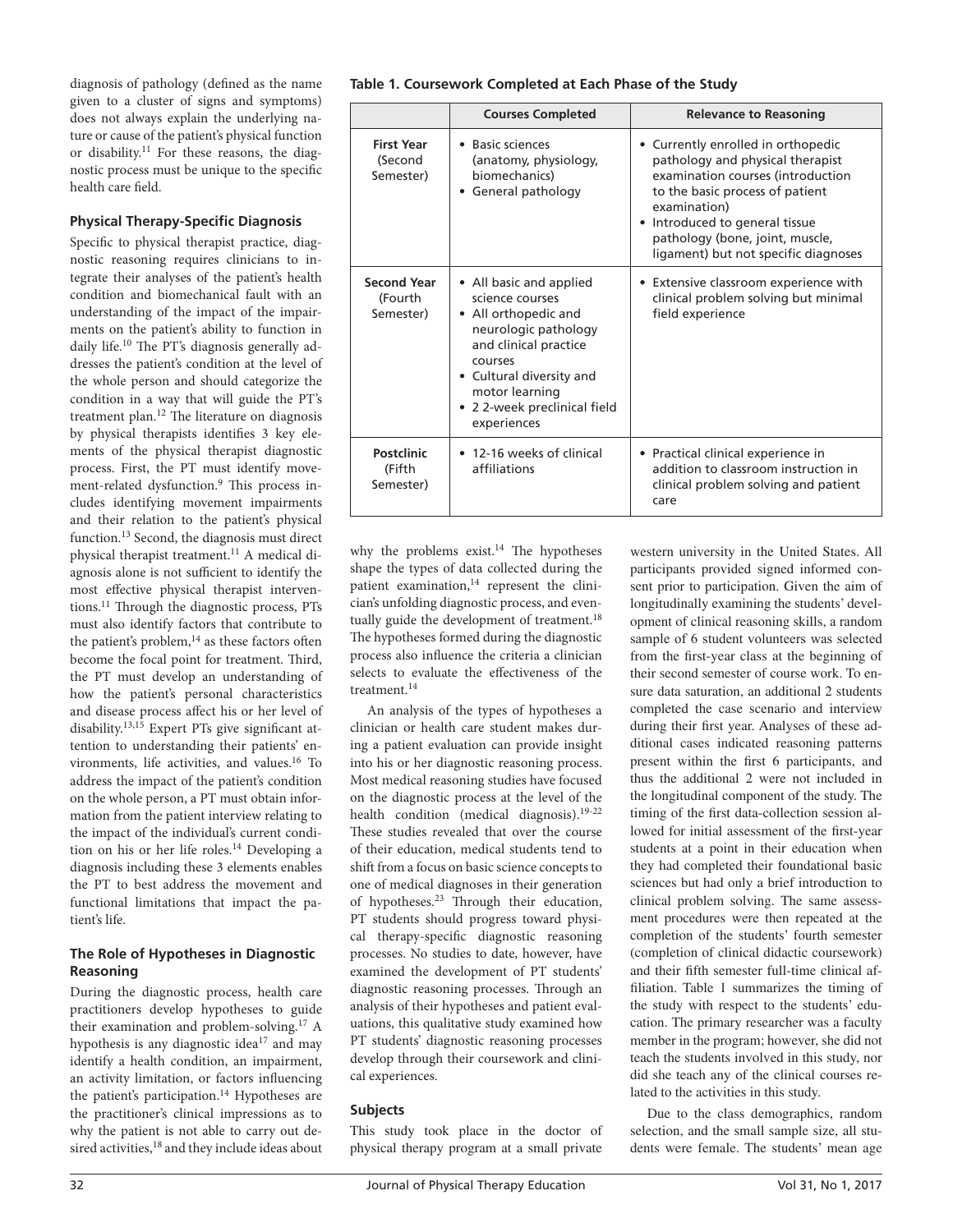## **Table 2. Participant Background Information**

| Pseudonym | Age<br>(at first year) | <b>Prior Clinical Experience</b>                                                                                                 | <b>Full-Time Clinical Affiliation</b>             |
|-----------|------------------------|----------------------------------------------------------------------------------------------------------------------------------|---------------------------------------------------|
| Shelly    | 24                     | • 360 hours total<br>• Aide in orthopedic clinic (1 yr)<br>• Hospital outpatient clinic<br>• Inpatient (1 day)                   | • Inpatient acute care                            |
| Misty     | 22                     | $\bullet$ 200 hrs total<br>• Outpatient neurologic (40 hrs)<br>• Acute (8 hrs)                                                   | • Outpatient orthopedic<br>• Inpatient acute care |
| Maya      | 23                     | • Aide in outpatient orthopedic w/ aquatic therapy (1.5 yrs)<br>• Acute $(1 day)$                                                | • Outpatient orthopedic                           |
| Jenn      | 25                     | • Aide in outpatient orthopedic w/ geriatrics and pediatrics<br>$(3 \text{ vrs})$<br>• Hospital volunteer in NICU and some adult | • Inpatient acute care<br>• Outpatient orthopedic |
| Kelly     | 23                     | • Outpatient orthopedic (private practice)<br>• 1 day neurologic clinic                                                          | • Inpatient rehabilitation                        |
| Cathy     | 22                     | • 3 months 3 days/wk observing outpatient orthopedic<br>• Athletic training                                                      | • Outpatient orthopedic                           |

was 23.4 years at the time of the initial data collection. At the time of the first data collection session, all students had experience volunteering or working as aides in outpatient orthopedic clinics; none had been athletic trainers or physical therapist assistants prior to enrolling in the program. Table 2 summarizes the students' clinical experiences prior to and during the course of the study. To protect students' identities, each was assigned a pseudonym for the study.

## **METHODS**

## **Overview of Methods**

A clinical role-play of a patient case scenario was used to assess students' approaches to diagnostic reasoning.24 This study builds on a cross-sectional analysis of clinical reasoning in first- and third-year PT students that includes a full explanation of the rationale for the method.25 For the student population in this study, the verbal exchange approach to patient simulation used by James<sup>24</sup> was preferable to a patient simulation approach in which the student actually performs the manual tests on an actor<sup>26</sup>, because the initial data collection was being performed before the students had been introduced to handson clinical skills. Additionally, the information-focused format allowed for assessment of the students' problem-solving approaches without confounding by their limited technical skills.

A different patient case scenario was used for each assessment, but all patient cases exhibited "typical" presentations for their orthopedic diagnosis (see Appendix 1 for case descriptions). The cases were reviewed by practicing PTs (2–12 years of experience) who served as offsite clinical instructors for the program to ensure an equivalent level of diagnostic difficulty for the 3 cases. Each case included details of the patient's life context.

## **Data Collection**

The following procedures were repeated for the initial assessment and each followup using a different patient case for each follow-up (see Appendix 1 for patient case descriptions). The researcher met with each student individually in a quiet room. The student practiced a think-aloud task prior to the case scenario role-play. The researcher then gave the student a brief description of the patient, including the patient's age, sex, and location of pain. The student was instructed to ask the researcher questions about the patient based on the elements of physical therapist examination (eg, aggravating factors, lifestyle, range of motion, strength) as if he or she were evaluating the patient in a clinic. The researcher read aloud from the written case description in response to the student's questions regarding both subjective and objective examination data. In addition to thinking out loud throughout the process, $27-29$  students were allowed to write down their findings to help them remember and organize their thought processes; however, they were not given any specifications about what to write down. When the students had gathered as much information as they wanted about the patient, they made their evaluations. Throughout the think-aloud process, the researcher took notes on the type of information the students acquired, how they ordered that information, and the hypotheses formed.

Immediately following the think-aloud task, the researcher used her notes to guide the interview regarding each student's process through the patient case (a retrospective think-aloud). The retrospective think-aloud provided student with the opportunity to confirm or clarify the hypotheses they had stated during the concurrent think-aloud case scenario. The think-aloud process and interviews were audiotaped and transcribed, and all student notes completed during the diagnostic and treatment-planning processes were collected for analysis (see Appendix 2).

## **Data Analysis**

A 2-stage iterative process based on thematic analysis was used to code and analyze the research questions.<sup>30</sup> Thematic analysis differs from grounded theory in that for thematic inquiry the initial coding categories are derived from existing theory, whereas grounded theory builds coding categories from the data.<sup>31</sup> In the first stage, structural coding<sup>32</sup> was used to identify the information the students gathered and the types of hypotheses and evaluations they made. Structural coding allows selection of a coding frame that matches the theoretical framework of the study.<sup>32</sup> Because this study involved the role of hypotheses in PTs' diagnostic reasoning, the structural coding drew on existing literature of hypotheses and examination processes in physical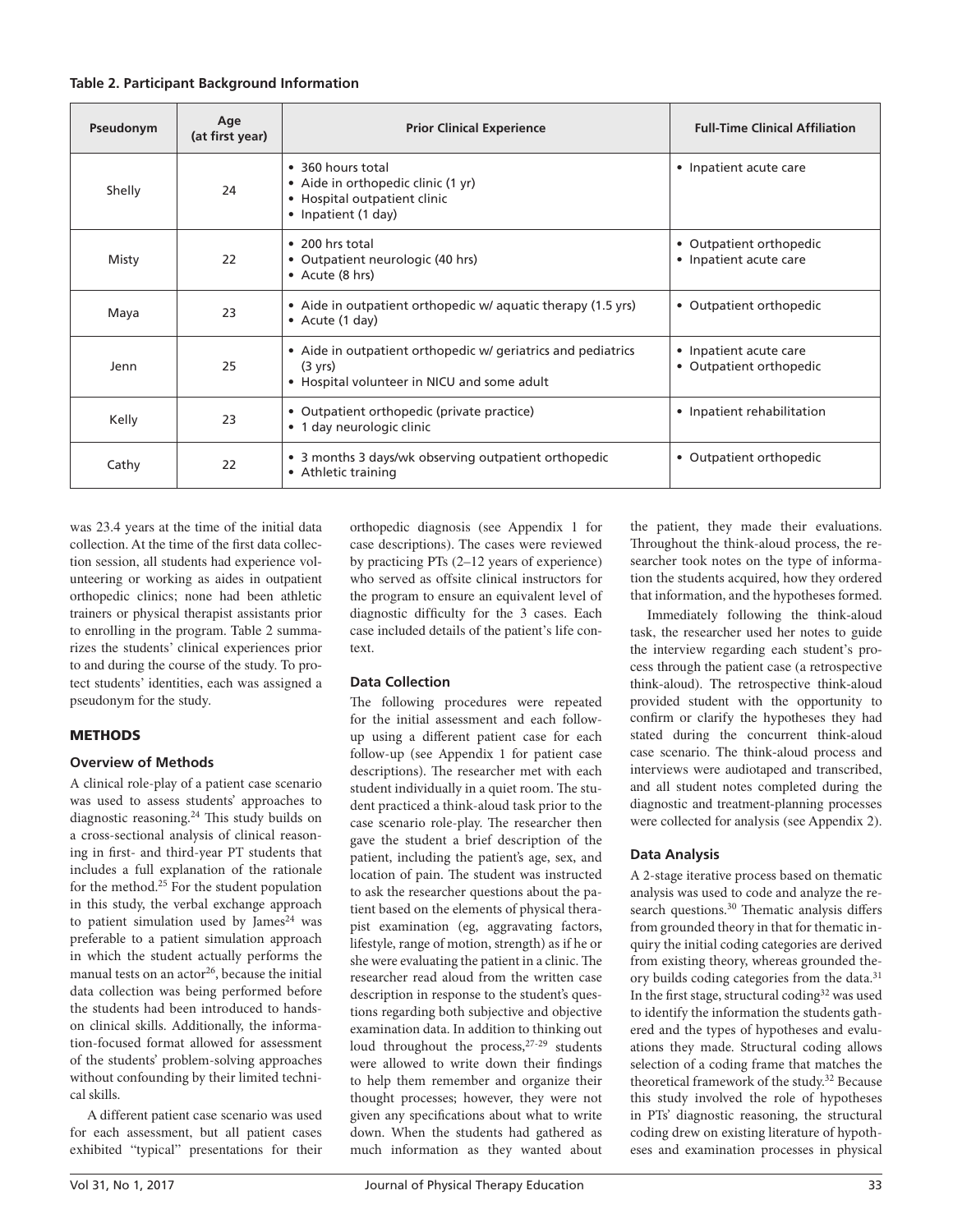## **Table 3. Hypotheses and Evaluationsa**

| Code <sup>b</sup>                 | <b>Definition</b>                                                                                                                   |
|-----------------------------------|-------------------------------------------------------------------------------------------------------------------------------------|
| <b>Health Condition</b>           | Health conditions include diseases, disorders, and injuries.                                                                        |
| Anatomical Structure <sup>c</sup> | Body structures include anatomical parts of the body such as bones, joints, muscles, and their<br>components.                       |
| <b>Body Function/ Impairment</b>  | <b>Body functions</b> are physiological or biomechanical functions of body systems.                                                 |
| Activity                          | Activity includes the execution of a task by an individual.                                                                         |
| Participation                     | Participation is involvement in a life situation.                                                                                   |
| Phase <sup>c</sup>                | Stage of healing includes inflammatory, fibroblastic, and remodeling phases.                                                        |
| Mechanism of Injury <sup>c</sup>  | Mechanism of injury includes overuse, acute, and systemic injury.                                                                   |
| Causal/ Contributing              | The named hypothesis explains the underlying cause(s) of the injury.                                                                |
| <b>Causal Function</b>            | Body function (usually biomechanical) is identified not as the primary injury but explaining the<br>underlying cause of the injury. |
| Patient Impact                    | Patient impact identifies how the health condition is affecting the patient's life experience.                                      |
| Rule-Out <sup>c</sup>             | The named hypothesis is no longer being considered.                                                                                 |
| Structure Rule-Out                | The named body structure is no longer being considered.                                                                             |

aFor the final evaluation, the modifier *Incorrect* was added if the participant named an incorrect structure, health condition, or phase of healing. **bCodes are derived from Jones et al.<sup>10</sup>** 

These codes are not directly identified in Jones et al.<sup>10</sup>

### **Table 4. Reasoning Strategies for Patient Evaluation**

| Code                      | <b>Definition</b>                                                                                                                                                                       |
|---------------------------|-----------------------------------------------------------------------------------------------------------------------------------------------------------------------------------------|
| <b>Trial and Frror</b>    | No hypothesis or plan from beginning; moving from 1 structure to another with no clear line of<br>reasoning                                                                             |
| <b>Following Protocol</b> | Trying to remember exam forms from clinic or class                                                                                                                                      |
| Rule-in/Rule-out          | Beginning with 1 or more hypotheses; testing to include or exclude, then moving to next<br>hypothesis; rudimentary version of hypothetico-deductive process                             |
| Hypothetico-Deductive     | Generating hypotheses and using organized plan of testing to rule out or rule in; able to shift<br>hypotheses if data conflict with primary hypothesis                                  |
| Reasoning about Pain      | Using the description of the pain and aggravating factors to guide reasoning; focused on<br>biomedical aspects with considerations of chronicity and severity/irritability <sup>a</sup> |

<sup>a</sup>Derived from Smart and Doody's<sup>38</sup> biomedical considerations of pain.

therapy. The second stage of analysis involved comparing the information the students collected with hypotheses they formed to identify reasoning patterns and errors.

*Information Collected and Hypotheses.* In the first stage, structural coding<sup>32</sup> was used to code all information sought by the student based on the categories of tests and measures defined in the *Guide to Physical Therapist Practice.*<sup>33</sup> Information collected in the following categories was considered the patient's personal characteristics: goal for physical therapy, occupation, recreational activities or hobbies, current functional status, living situation, and social history. Each student's statements of diagnostic ideas, contributing factors, and judgments were then coded as hypotheses $10,17$  The coding categories for the hypotheses were derived from Jones et al.10(p253) Additional codes were added based on categories evident in data that were not represented in the original literature, using an iterative process. For example, the students frequently formed hypotheses about anatomical structures, a category not included in the Jones et al $10$  original list. (See Table 3 for codes and definitions.) Additionally, each student's final evaluation of the patient was coded using the same system. This first stage of analysis was noncomparative, and the findings reported what types of hypotheses and evaluations the students made, regardless of their accuracy or appropriateness.

*Evaluation strategy.* Each student's strategy for approaching the patient examination and evaluation was assessed based on the patterns of information collected and hypotheses considered (ie, pattern coding<sup>32</sup>). Prior literature on medical reasoning34,35 and clinical reasoning in physical therapy were considered in identifying the strategies.<sup>36-38</sup> Table 4 summarizes the codes applied to the reasoning strategies for patient evaluation. These codes include reasoning strategies previously described in the literature, with the addition of the emergent pattern "rule-in rule-out," a rudimentary version of the hypotheticodeductive process.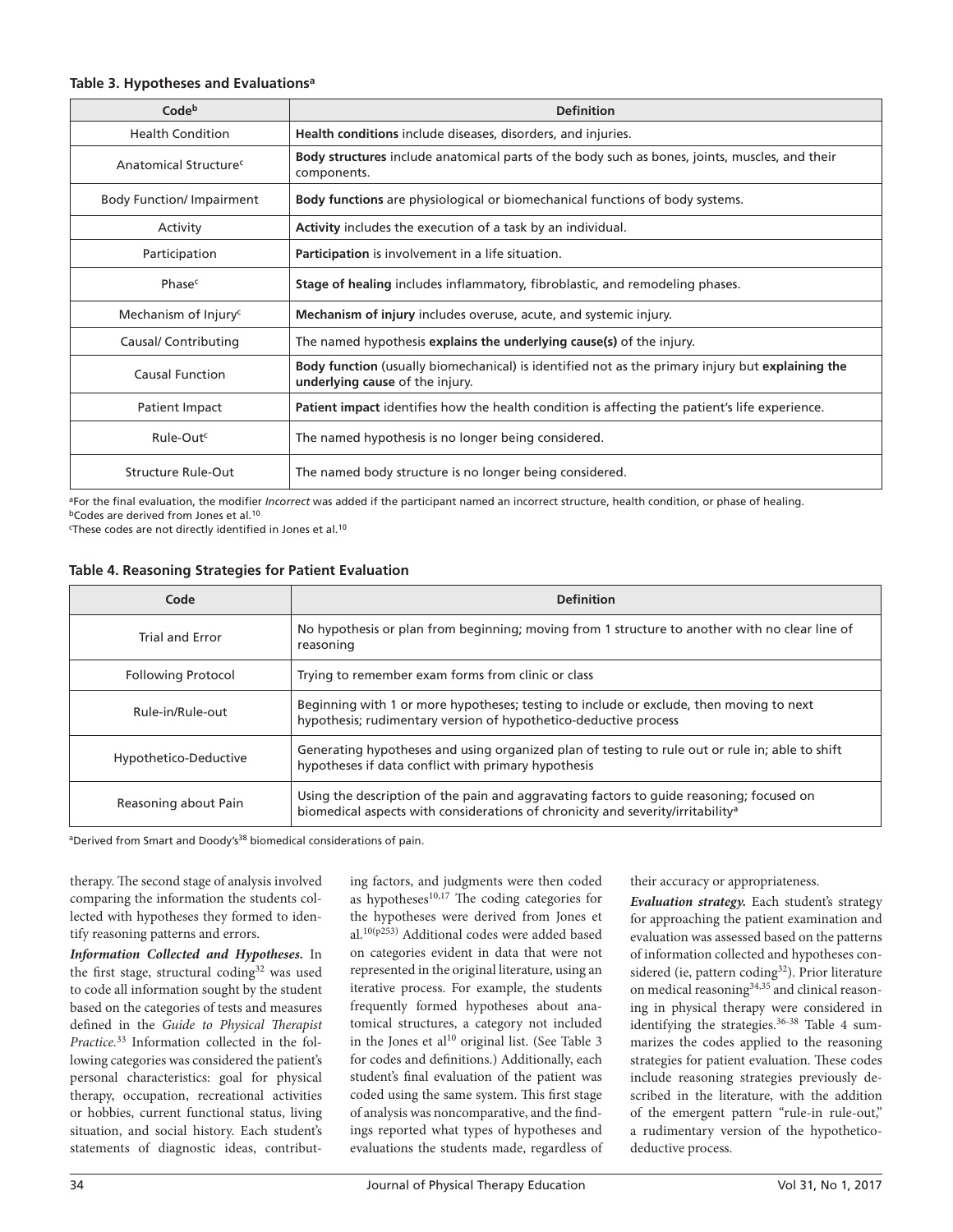## **Table 5. Analytical Reasoning Errors**

| Code                   | <b>Definition</b>                                                                                                                                                                                                                                               |
|------------------------|-----------------------------------------------------------------------------------------------------------------------------------------------------------------------------------------------------------------------------------------------------------------|
| Jumping to Conclusions | Taking 1 piece of information that was necessary but not sufficient to draw a certain conclusion,<br>and "jumping" to that evaluation without considering the other findings necessary for drawing<br>that conclusion                                           |
| Perseveration          | Taking a necessary but not sufficient piece of diagnostic information to rule in a particular<br>hypothesis, and then continuing to rationalize that hypothesis as other information was collected,<br>even when it ran counter to the participant's conclusion |
| Disregard              | Ignoring unfamiliar information and moving on because of uncertainty concerning how to assess<br>the unfamiliar information                                                                                                                                     |

*Reasoning errors.* To assess errors in the students' reasoning processes, the relationship between the examination information the student collected and the hypotheses they formed was examined. Statements the students made during the think-aloud sessions were categorized as reasoning errors if the students interpreted information incorrectly or drew conclusions not supported by the information they had collected. Each statement was examined for the type of error. (See Table 5.)

*Credibility and trustworthiness.* To triangulate across data collection methods<sup>39,40</sup> (concurrent think-aloud problem solving, retrospective think-aloud interview, and student notes), the students' process through the think-aloud was compared with their retrospective description of the case during the interview and the notes they had taken during the patient case problem. This information was analyzed for any discrepancies between data sources. The retrospective think-aloud further provided students an opportunity to confirm or clarify their reasoning processes as they reviewed the case with the researcher. To enhance the credibility and consistency of these findings, a random subsample of the data was coded by a second coder trained on the structural coding system.<sup>41</sup> The primary investigator and the second coder achieved agreement ranging from 73% (kappa 0.69) to 97% (kappa .95) across the structural coding categories. The coding category for hypotheses had the lowest initial agreement. This initial coding was followed by clarification of the definitions of each hypothesis code as well as clarification of the application of multiple codes to a single text selection. The researcher also maintained a document of memos throughout the data collection, coding, and analysis stages.42 The researcher continually referred back to prior memos to assess the evolution of her analysis and to look for continuity or disconfirming evidence with prior stages of analysis.

## RESULTS

### **Information Collected**

The nature of the information the students collected about their patients changed over the 3 phases of the study. Students consistently acquired information about their patients regarding the patient's level and nature of pain during examination procedures. Following their clinical coursework and again after their clinical affiliations, students consistently conducted tests and measures typical of the physical therapist examination process,<sup>33</sup> including tests of range of motion, muscle performance, joint mobility, tissue integrity, and postural alignment. Through all phases of the study, the students demonstrated no consis-

tent pattern as to whether or not they sought assessment of the patient's performance of functional activities such as gait, reaching, or stepping (Figure 1).

The students did not demonstrate a consistent pattern of change in their patient interview processes (Figure 2). They consistently gave attention to the biomedical aspects of the patients' pain reports, including the description and location of the pain, and aggravating and easing factors. Students did not consistently address any other aspects of the patient interview. During all phases of the study, students gave minimal attention to the information classified as patient personal information that was necessary to understand the impact of the injury on the patient's

## **Figure 1. Examination Data Obtained by Students**



Figure 1 depicts the number of participants who conducted each type of examination test or measure at each phase of the study. Data categories are derived from *Guide to Physical Therapist Practice* 3.0.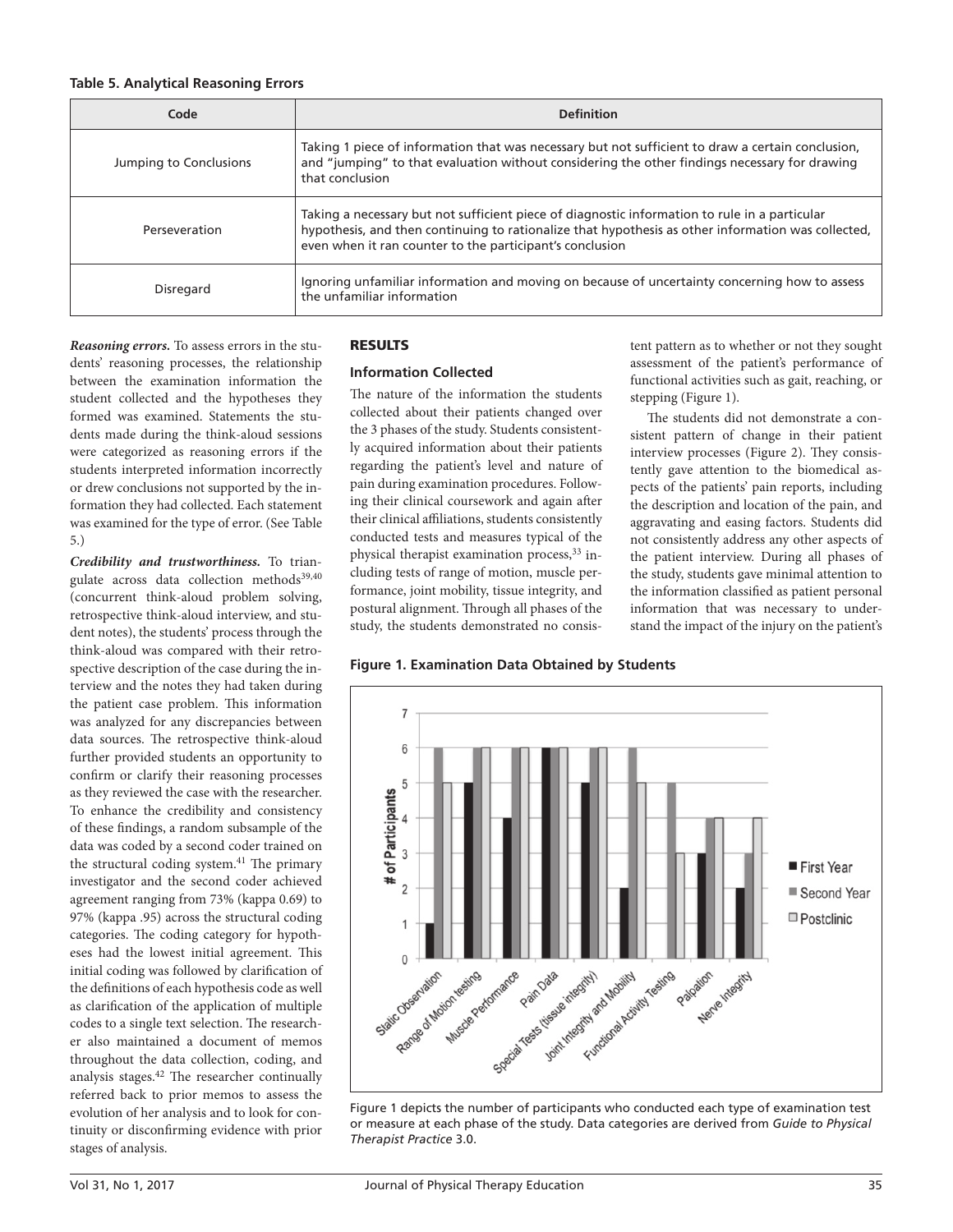



Figure 2 depicts the number of participants who obtained each type of patient interview data at each phase of the study. Data categories are derived from the *Guide to Physical Therapist Practice* 3.0.

**Figure 3. Hypotheses Generated by Students**



Figure 3 depicts the types of hypotheses the students formed at each phase of the study. The chart presents the percentage of total hypotheses formed in each category at a particular phase (see Table 3 for category definitions).

participation in life activities. No student consistently addressed this patient personal information, and only 1 student, Jenn, demonstrated progression toward greater attention to this patient personal information.

## **Hypotheses and Evaluations**

During their first year, the students' hypotheses focused primarily on *anatomical structures*, either ruling in or ruling out anatomic structures. The 6 participants mentioned *an-* *atomical structures* ruling them in as 51% of their hypotheses or ruling them out as 19% of their hypotheses. *Health condition* represented 13% of their total hypotheses. Students' hypotheses during their second-year course work were dominated by *health condition*, followed closely by *impairments as contributing factors* and then *anatomical structure*. The students' hypotheses demonstrated this same pattern following their clinical affiliations. *Patient impacts* were rarely mentioned during all phases of the study (Figure 3). During the

second year, 1 student repeatedly noted *patient impacts.* Another student demonstrated a trend toward greater inclusion of *patient impacts*, but, overall, the students did not demonstrate development toward assessing the impact of the patient's condition on his or her level of disability (Table 6).

The categories of evaluations the students presented followed closely from their hypotheses. In their first year, the students named *anatomical structures* and *impairments* more than any other category (Figure 4). Following their course work, the students demonstrated a clear trend toward identifying the patient's *health condition* in their final evaluation, and most students also identified *impairments as contributing factors* to the patient's health condition. This trend of naming a *pathology* and an *impairment as a contributing factor* continued after the students' clinical affiliations. At no phase did a student's final evaluation include addressing how the health condition impacted the patient's activity or life participation. The hypotheses and assessments the students identified during the concurrent and retrospective think-aloud procedures compared with the notes they wrote during the case indicated consistency between the diagnoses the students had noted for themselves and those they had orally expressed during the think-aloud procedures.

## **Reasoning Strategies for Patient Evaluation**

Over the course of the 3 phases of the study, the students demonstrated 5 primary patterns in their reasoning strategies. Figure 5 summarizes the reasoning strategies the students used during each stage of their education. The *trial and error* strategy was only evident during the first year. For example, Misty struggled to organize her interview and examination process. She began as most of the students did by asking for the patient's description of her pain. When she was unable to form a clear hypothesis based on the initial pain description, she asked for more details of the patient's visit with the physician, then returned to asking about the patient's pain, questioning what anatomical structures might be involved:

*OK, I, since there's radiating as well, that might make me think um a little bit of nerve, too, because nerves have a tendency to radiate (laughs), and since it goes all the way down to the elbow, there might be um some sort of impingement um stuff and actually, I, oh it's a constant dull ache. I might ask if there's numbness and tingling at all if she's feeling any numbness and tingling anywhere?*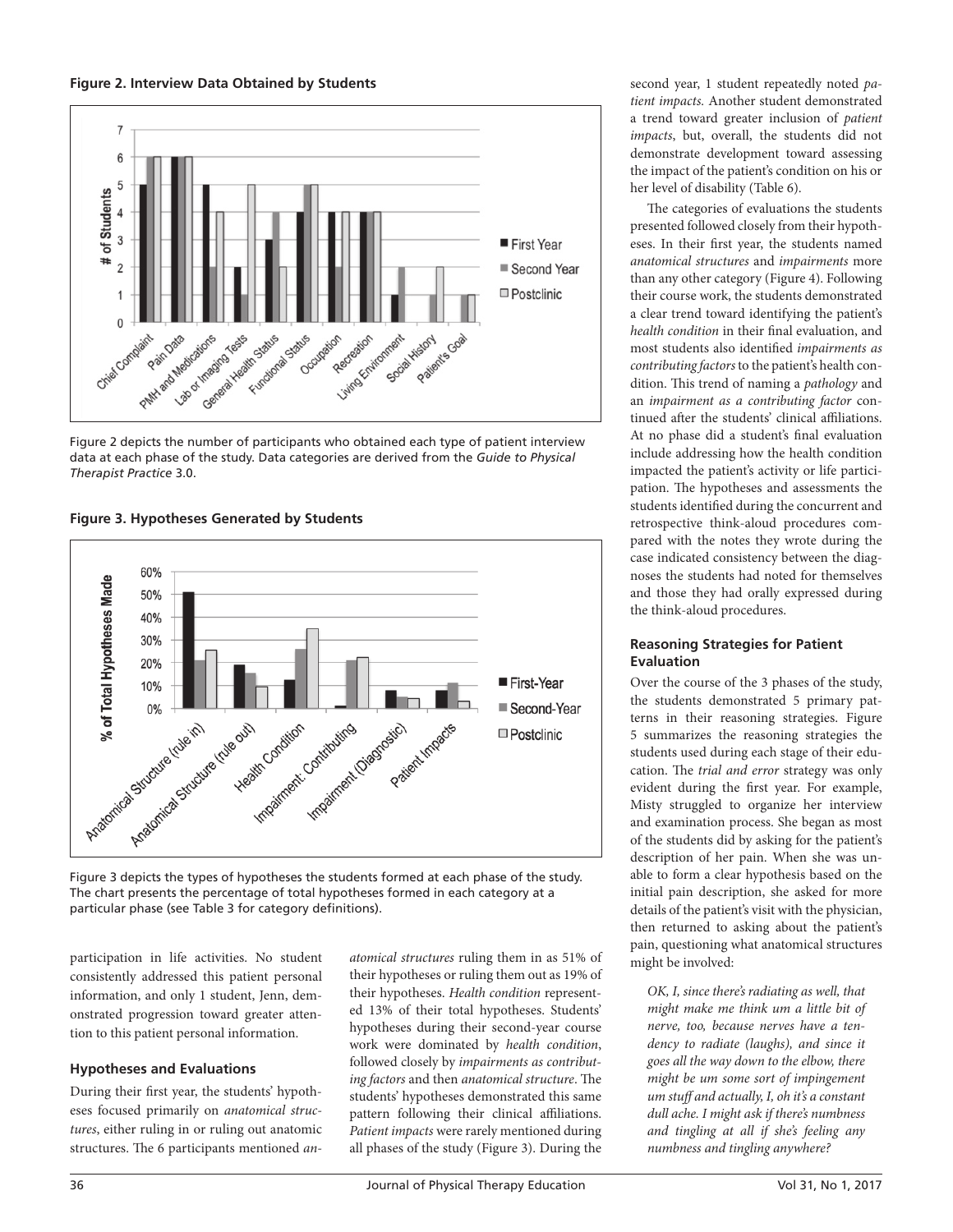## **Table 6. Quoted Examples of Student Hypotheses**

| Anatomical Structure        | • So now I have to differentiate between posterior deltoid<br>musculotendinous or posterior capsule, so I would do a static test of<br>their posterior deltoid. (Shelly, first-year)<br>• OK, so that would lead me to believe that her muscles are probably<br>fine and it wasn't a muscular problem. So I would probably be<br>leaning towards maybe a capsule tear. (Kelly, first-year)<br>. I ruled out meniscus, I ruled out ACL and PCL, and MCL LCL, which<br>are all the ligaments on the knee. (Misty, second-year)                                                                                                                                                                                                                                                                                                |
|-----------------------------|-----------------------------------------------------------------------------------------------------------------------------------------------------------------------------------------------------------------------------------------------------------------------------------------------------------------------------------------------------------------------------------------------------------------------------------------------------------------------------------------------------------------------------------------------------------------------------------------------------------------------------------------------------------------------------------------------------------------------------------------------------------------------------------------------------------------------------|
| Health Condition            | • It could be adhesive capsulitis. (Shelly, first-year)<br>• And then some type of, that's usually a sign of arthritis. (Misty,<br>second-year)<br>• So, I would say that my direction at this point is that he's got a<br>rotator cuff tendonitis of the supraspinatus, he's got a biceps<br>tendonitis with potentially and underlying labral pathology going<br>on. (Maya, postclinic)                                                                                                                                                                                                                                                                                                                                                                                                                                   |
| Impairment: Contributing    | • Any time you're walking or going down stairs if she can't stabilize<br>her hip then her leg is rotating and the patella is going to be<br>tracking on the lateral femur which it's not supposed to be. (Kelly,<br>second-year)<br>• So hip adduction in loading response, so what I'm seeing is<br>Trendelenburg gait, and that is usually a sign of weak glute medius<br>and then that messes up her alignment which puts excess strain on<br>her connecting joints which would be her knee, so that might be<br>part of something. (Misty, second-year, think-aloud)<br>• And he has unstable scapula, and then the forward shoulders tells<br>me it's crowding the subacromial area.  It is definitely the scapula-<br>thoracic joint that's causing a lot of the issue. I think that's the why.<br>(Jenn, postclinic) |
| ⊡<br>Impairmer<br>(Diagnost | • Well the, the only thing that's stuck out to me was her abductor<br>weakness. (Shelly, second-year)<br>• Flat thoracic spine, so with the forward shoulders and the abducted<br>scapula it could be tightness in the anterior shoulder musculature<br>and weakness in the posterior, especially with the winging indicates<br>weakness of the serratus anterior. (Cathy, post-clinic)                                                                                                                                                                                                                                                                                                                                                                                                                                     |
| Patient Impacts             | • Reaching up to a file cabinet like how far does she have to flex or<br>abduct to get up to that actual file cabinet? How much it affects her<br>functional ability that she needs to get the file or a stool or have<br>someone else do it for her or how much it actually affects her job.<br>(Cathy, first-year)<br>• She really doesn't have anyone to help her around the house if she<br>were to have any sort of knee surgery or if she needed help with<br>the kids. She has to do it all by herself, so that could be an issue in<br>treatment. (Jenn, second-year)<br>• So I was asking if they were like little and he's throwing them<br>overhead or something versus if they are older and like playing with<br>kids means video games or something. (Misty, post-clinic)                                     |

Upon hearing that there was no numbness or tingling, she expressed some confusion. "Oh dear, (laughs) um, maybe not nerve? (laughs) But then it's radiating. Let's see: constant dull ache, since it's a constant dull ache, dang this is difficult, um." Misty's inability to form a clear hypothesis from her interview with the patient left her unsure where to start her examination process. Before beginning muscle tests, she stated: "Um, maybe do some tests? … Even though I don't have very good ideas, I guess we could do some testing. Um, um, … Hmmm, tests."

Students consistently demonstrated *reasoning about pain* across all 3 phases of the study. During the first year, the students related the patients' description of pain to possible anatomical structures that might explain the pain. Jenn expressed her thought process after hearing the patient's pain description during her first-year. "OK so now because the pain's radiating, I have a feeling there's some sort of nerve being pinched, and because of the dull achey sensation, I feel like it's something in the joint that has some sort of insult or injury." After her clinical affiliation, Maya used the patient's descriptions of the pain sensation to develop hypotheses about the patient's health condition. "At this point with the popping, the sharp twinge, I'm thinking, OK, I'm going to probably test for a labral pathology. It could be some kind of like biceps thing going on, depending on, definitely not thinking any kind of adhesive capsulitis at this point." At each stage, the students then used the hypotheses they had developed based on the pain descriptions to select further tests and measures.

Students also demonstrated *following protocol*, where they explicitly tried to remember examination forms from classes or clinic across all 3 phases, though this strategy was most prominent during the first year. During her first year, Jenn began by asking about the patient's pain description, aggravating factors, injury history, and activities. She then paused and reflected: "Um, I'm trying to think of what other subjective questions we're supposed to ask. Cuz I think I have the current the past and the social history, are there any hobbies that she does that might cause it?"

First-year students who were able to successfully use their *reasoning about pain* and *following protocol* strategies to guide their data collection demonstrated the more-sophisticated *rule-in/rule-out* strategy, while those who struggled to use the *reasoning about pain* strategy appropriately resorted to *trial and error* for the majority of their patient evaluation. For example, during her first year, Shelly used the patient's pain description to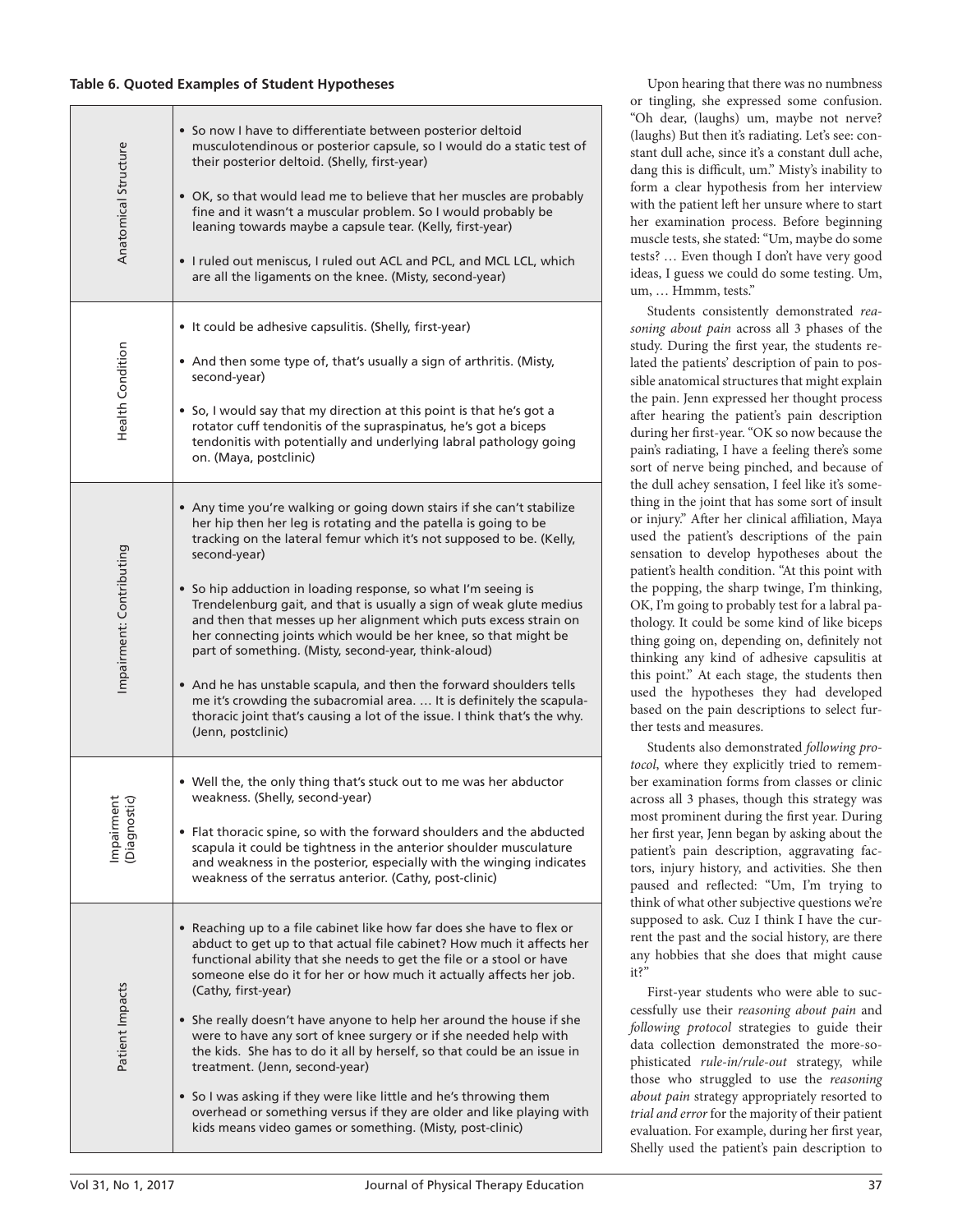



Figure 4 depicts the categories the students included in their final evaluations of the patient. The categories follow from the hypotheses formed (see Table 3 for category definitions).

## **Figure 5. Reasoning Strategies**



Figure 5 depicts the number of students who used each of the reasoning strategies. If a student only occasionally used the strategy it was noted as a 0.5 incidence. If the student used the strategy throughout the process it was noted as 1.0 incidence (see Table 4 for strategy definitions).

develop hypotheses about possible soft tissue involvement. After stating her hypotheses, she continued: "So I would static muscle test. To kind of rule in or out joint versus muscular versus ligamentous." Meanwhile, Misty struggled to remember and incorporate the protocol she had learned, and continued with trial and error throughout her assessment process:

*So right now, I'm trying to think Dr. B gave us a little uh sheet that she likes to use to fill out and I'm trying to visualize* 

*the sheet and see if I (laughs) completed all of her items, she does the location, and rating the pain and morning and night, throughout the day, she, previous medications, previous tests, hobbies, anything that's happened before, Oh! So I would ask if she recalls if the pain kind of feels similar to when she did have bursitis on the right side, um or if it feels different. I know it was 10 years ago, so that uh*

During their second year, the students continued to use *reasoning about pain* to guide the start of their examinations. Once they had shifted to collecting tests and measures, some students used clearly identified hypotheses to guide and organize their process using the *hypothetico-deductive* strategy,<sup>32</sup> while others continued to follow *rule-in/rule-out* strategy, demonstrating less logical organization to their examination process. During this phase, several students also distinctly divided their examination into 2 stages: (1) collecting the necessary information to make the medical diagnosis, and (2) collecting the information necessary to identify the biomechanical faults contributing to the patient's health condition. For example, during her second-year, Kelly worked through the interview and then proceeded to gather information about special tests, eventually concluding that the patient had patellofemoral dysfunction. After making this assessment of the patient's health condition, Kelly inquired about the patient's posture, lower extremity alignment and manual muscle tests. She then shifted to examining functional task performance, explaining: "OK, so I'm kinda trying to see if it could be like an issue whenever she's functioning that she can't stabilize her self. Cuz she doesn't really seem to have any structural abnormalities that would put her at like higher risk for patellar tracking laterally."

Finally, following their clinical affiliations, all of the students demonstrated *reasoning about pain* and *hypothetico-deductive* strategies. For example, Jenn used the hypotheticodeductive process to integrate her evaluation of the patient's health condition and contributing factors. After she had acquired the interview information, she began the examination process by inquiring about the patient's range of motion. Upon hearing that the patient had mildly limited shoulder flexion active range of motion with pain at end range and scapular winging, she evaluated hypotheses about the anatomical structures that were affected and the contributing factors.

*It is definitely the scapulothoracic joint that's causing a lot of the issue in why his… I think that's the why. And the what, once I get there is probably going to be the supraspinatus and biceps tendon, so I think those are irritated because the scapula-thoracic joint is not working the way it should.*

At this stage, only a few students resorted to *following protocol* when they could not remember if they had collected sufficient data.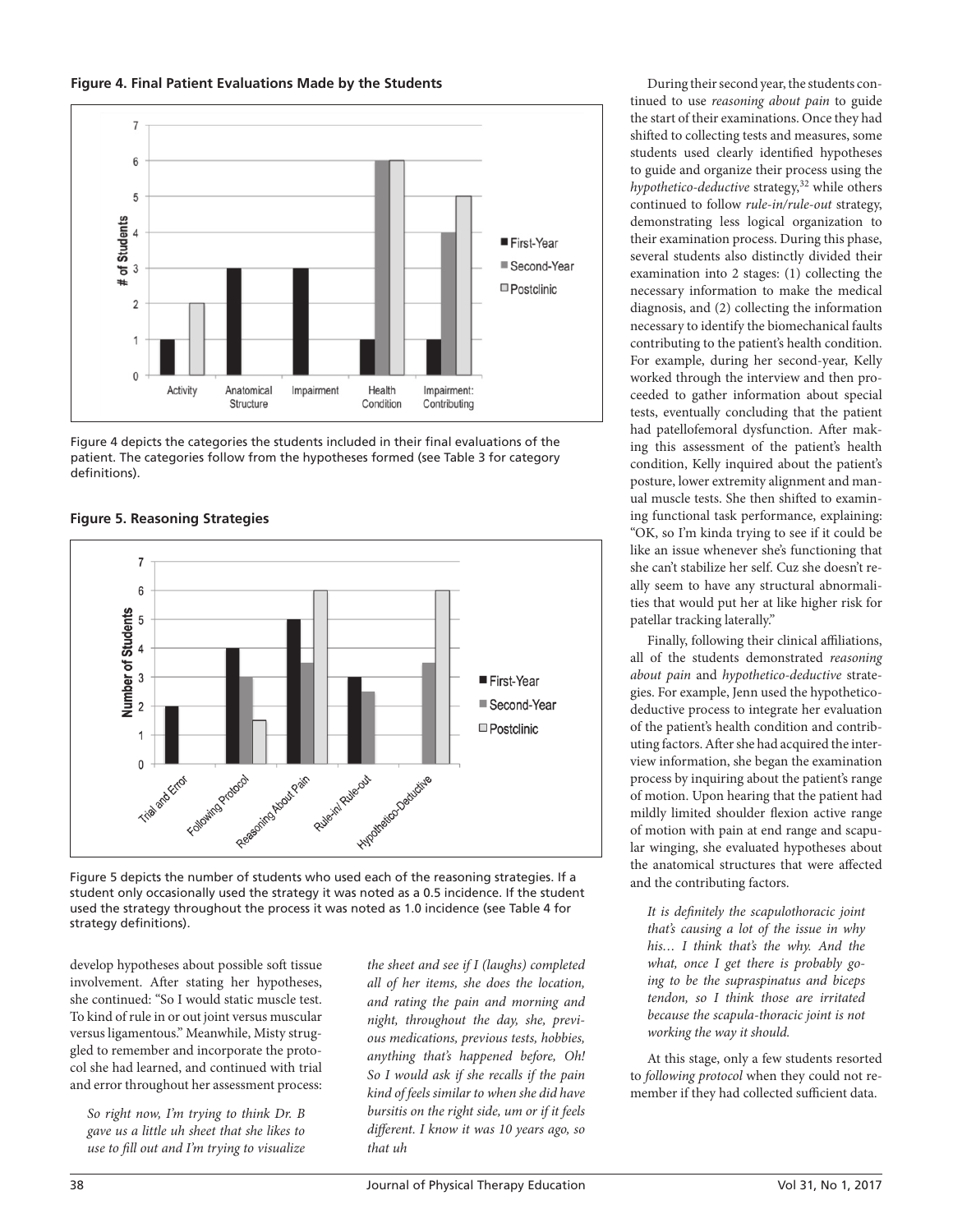## **Reasoning Errors and Omissions**

As the students progressed through their coursework and clinical experiences, they made fewer analytical reasoning errors during the evaluation process on each case. During their first year, all of the students made at least 1 reasoning error in the face of uncertain information. At this stage, these errors, which took 3 primary patterns (Table 5), impacted their progress through the evaluation process. During their first year, 4 students demonstrated *jumping to conclusions*, 2 demonstrated *perseveration*, and 2 demonstrated *disregard*. The following section presents examples of each reasoning error demonstrated by the students in their first year.

During the examination portion of the case role-play, Maya demonstrated *jumping to conclusions by* drawing her conclusion of a tight joint capsule based on information about the patient's active range of motion into flexion, a necessary but not sufficient finding to make that conclusion. She explained during the retrospective think-aloud:

*AROM, yeah um, mainly because I don't know what else to do for joint capsule and it just makes sense to move it around and see what part of it hurts. Um and to see how impinged it would be you know if they can get up very far, what, just what the motion is like, because that's pretty much all I know, how to assess the joint capsule at this point is how far can it move.*

During the first year, Shelly demonstrated *disregard* as she was unsure how to make sense of learning that the patient had experienced no relief following a cortisone injection in her painful shoulder: "So since it's, I don't know exactly what cortisone would do for it, but I uh, since it didn't help, then, that's probably not a good thing (laughs) Um, is she on any pain medication?" Kelly also demonstrated *disregard* when she was unsure what type of tests would assess ligamentous structures. During the concurrent think-aloud she expressed:

*I don't think, I can't think of any ligament tests or ones that I would do, mainly because we haven't talked about the shoulder a whole lot, so I can't really think of anything. Um, I guess I would probably palpate and to see if the pain was localized to right around the shoulder joint or if it extends anywhere else.*

 During the retrospective think-aloud, she reflected on her thought process regarding the shoulder ligaments: "I didn't suspect ligaments just because, I was even talking to somebody the other day about shoulder

ligaments. I don't know how you test them, I don't know how often they you know, get injured and um, it just, I don't know, shoulder ligaments, I don't know much about them, so I just kinda ignored them (laughs)"

In additional to *disregard*, Kelly demonstrated *perseveration* during her first year as she continued to pursue a hypothesis regarding a nerve injury in the patient whose pain patterns, muscle performance testing, and sensory testing were not consistent with a nerve injury.

*OK, then I would probably think that it was a peripheral nerve that was damage. I'm trying to think. (silence)… Well if it's a peripheral nerve and she can only move, she can only flex her shoulder against gravity then that probably means that that musculature is weak and but if that nerve is damaged it could also be causing pain in her shoulder, upper trap and into the arm. So, I think my first guess would be musculocutaneous nerve 'cuz I know that that does all the biceps and then it kinda runs into the elbow and I think maybe a little bit of the forearm not with musculature so much but it does have a sensory distribution. And also because I haven't reviewed anatomy in a while and that's like the first thing that's popping into my head. But then I would do like a dermatome test of um, let's do, the like the medial side of the arm.*

Upon hearing that the patient's sensation was intact and normal throughout the upper extremity, Kelly continued to explain her thoughts regarding a nerve injury:

*I'm still, I think, I'm still thinking the musculocutaneous because I know that it has separate branches that do sensory so I'm thinking that maybe the lesion could be um after the sensory part of it already splits off from it. And I think that would still account for most of the problems. Um, 'cuz it does get from C6 it could be referring a constant pain and if it's still in the inflammation phase it's going to be constantly aggravated so that she would have pain at rest. And then, but whenever she's abducting and flexing it's gonna be like more impinged within the musculature so that would increase the pain higher.*

Following this train of thought, Kelly made her assessment that the patient had a musculocutaneous nerve injury with inflammation.

During the second year, 1 student demonstrated *disregard* and another student demon-

strated *jumping to conclusions*. For example, after learning that the patient had normal patellar mobility, Maya jumped to a conclusion about the strength and stability of the knee as a whole, stating: "OK, if she's not hypermobile, I'm not thinking strength or stability around the knee is such the issue." Aside from these 2 students, the students did not make significant analytical reasoning errors following their coursework or clinical affiliation. These findings indicate the students' improving abilities to process and interpret typical clinical findings.

Another form of reasoning error that persisted across all phases of the study was *limited connections*, a lack of connection between any personal information collected about the patients and the impact of their condition on their day-to-day life. As described above, students were inconsistent in acquiring personal information about their patients. When they did inquire about issues such as the patient's occupation, hobbies, or living situation, this information was typically used to identify or support a mechanism of injury rather than the impact of the injury. For example, during the first year, 1 student considered the patient's occupation important only if it involved manual labor that might have caused the injury. Cathy explained her interpretation of the impact of the patient's occupation on her assessment. "If she has a job where she has to be reaching above you know, if she's a factory worker or something where she's moving a lot that could be um the reason for the problem in the shoulder, but if she is a desk, you know, sedentary worker, then you know, you have to find another reason for why the shoulder would be painful... " After their clinical affiliations, most students continued to draw on the patient's occupational information only to support their hypotheses about the type of injury or mechanism of injury. For example, after her clinical affiliation, Shelly inquired about the patient's occupation. Upon learning he was a school teacher and that he experienced shoulder pain when reaching up to write on the board, she responded: "OK, so it sounds kinda impingement-y." She did not mention the patient's occupation again during the case. Only one student (Jenn) consistently linked the patient's life factors with the impact of the health condition. For example, during her second-year, upon learning that the patient had children, Jenn commented, "Oh, little. Single mom, 8 and 10. I guess they're not that little, but. And single story home. So she really doesn't have anyone to help her around the house if she were to have any sort of knee surgery or if she needed help with the kids. She has to do it all by herself, so that could be an issue in treatment." Following her clinical affiliation, Jenn continued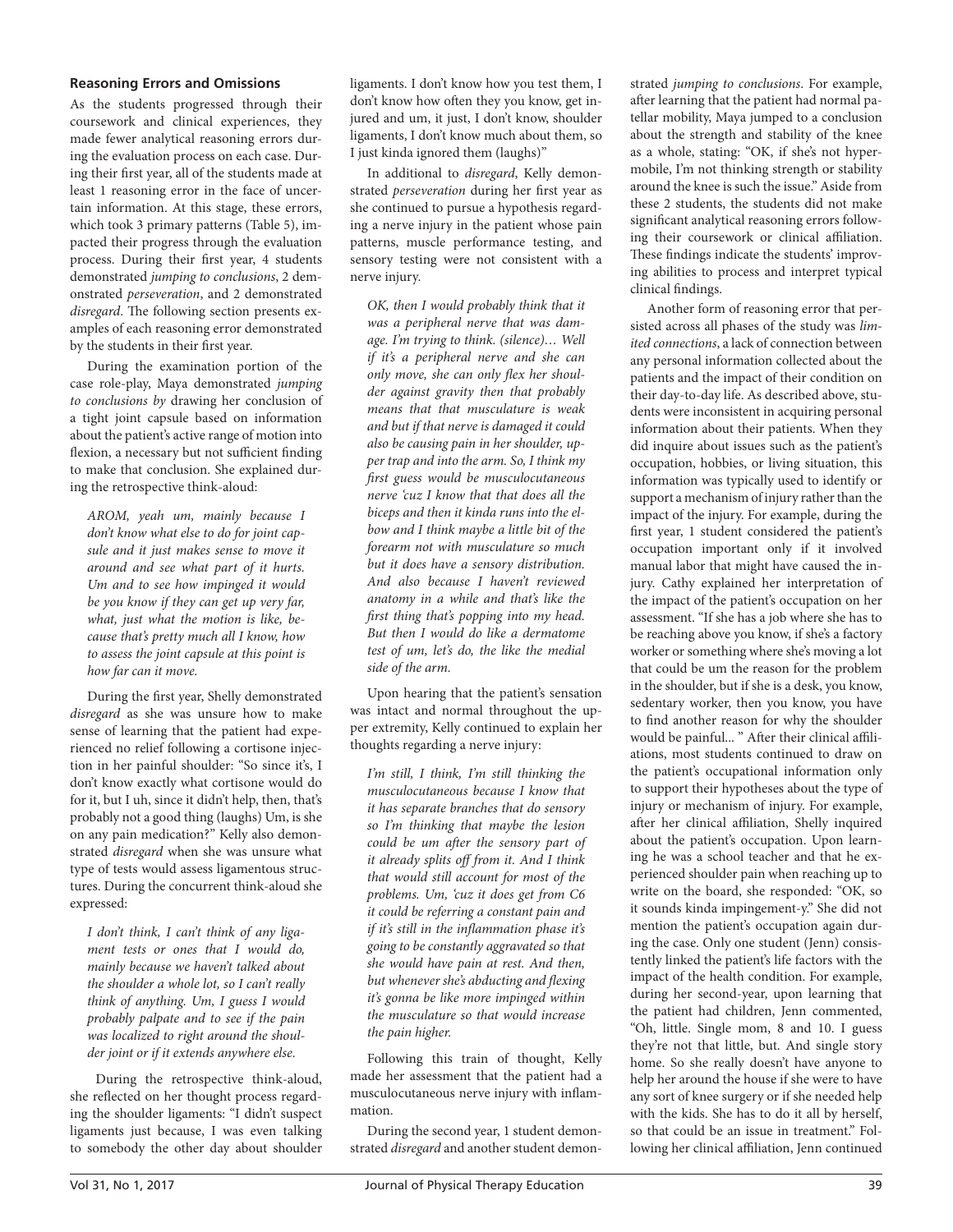to make connections about the impact of the injury on the patient's occupation and hobbies. During the retrospective think-aloud, she explained why she was interested in the patient's daily activities. "Just to see if it was affecting his routine, because those are obviously, he's teaching, so it's going to interfere with everyday activities. I didn't ask how often he goes to the gym, or if he stopped, but it's obviously something he's done for a while, probably something he wants to get back to."

## DISCUSSION AND CONCLUSION

Following their on-campus coursework and initial clinical affiliations, the PT students in this study demonstrated consistent progression in their abilities to assess patients' underlying biomechanical causes of injury, an important aspect of the physical therapyspecific diagnostic process. The students, however, did not demonstrate consistent development in addressing the impact of the health condition on patients' levels of participation.

## **Changes in Hypotheses**

During their first year, students generated hypotheses primarily focused on anatomical structures. Following their second-year coursework, they shifted to identifying medical diagnoses and underlying biomechanical contributing factors. This shift toward medical diagnoses and away from basic science concepts parallels the patterns identified in the development of reasoning processes in medical students.23 The emergence of the students' considerations for the underlying biomechanical causal factors, however, is more unique to physical therapist clinical reasoning, as most studies of physical therapist practice have highlighted the importance of a focus on movement above and beyond the medical diagnosis as part of the PTs' reasoning processes.43,44

Along with this shift toward evaluation of underlying biomechanical factors, a pattern of "what" and "why" reasoning emerged in the students' thought processes during the patient examination and evaluation. In this process, the students moved from primarily focusing on identifying the injured tissues (the "what") during their first year toward identifying both the health condition (medical diagnosis) and the underlying contributing factors (the "why"). This pattern is indicative of progress toward the unique reasoning processes required for physical therapist practice, as PTs must address the contributing factors and consequences of the health condition not just the condition itself.14,15 The students' integration of this "what" and "why" thinking into the flow of their reasoning process was evident through their continued focus on both elements following their clinical affiliations, yet with less separation of the 2 processes.

## **Limited Attention to Patient Personal Needs**

While the students demonstrated consistent progression in their analytical reasoning, most gave minimal attention to the patients' values and life context. Whereas experienced physical therapists seamlessly balance patient-centered narrative reasoning with analytical reasoning,8,37,45 the students in this study consistently focused on analysis of biomechanical and pathological factors. While many students elicited some personal information regarding each patient, such as occupation or hobbies, many only used this information to confirm biomechanical patterns and did not make considerations for the impact of the health condition on the patient's quality of life, nor did they make use of the information in developing their interventions. The students' continued prioritization of technical and biomechanical issues may indicate that their personal frames of reference dominated over the patients' frames of reference.22 This continued focus on mechanical and technical factors and procedures is consistent with the patterns of clinical reasoning of other intermediate-level (secondyear DPT) students.<sup>5</sup> Although the students may be familiar with ICF and the biopsychosocial approach, they may need more familiarity with the variety of reasoning strategies entailed in order to adopt a patient-centered approach.10 Educational strategies such as scaffolded, structured opportunities to write clinical narratives integrated within clinical experiences enable students to reflect and learn from individual patient experiences. Small group reviews of these narratives can deepen the learning process and support students in developing more patient-centered approaches to practice.46,47 Strategies such as these narratives may support students in enacting patient-centered approaches to clinical reasoning.

Throughout their foundational science and clinical coursework and clinical affiliations, some students consistently demonstrated more concern for the patient's life factors than did others. Other authors have also noted nonhomogenous patterns of development in students' clinical reasoning, with some students demonstrating greater concern for the patient's context from early in their education, while others continue to hold more mechanical views at the completion of their entry-level education.<sup>5</sup> These inconsistent patterns suggest that the inclu-

sion of patient-centered considerations may be influenced by students' backgrounds and prior experiences shaping their perspectives on care.22,48-50

## **Factors in Students' Development**

Several factors may explain the students' lack of development regarding attention to the patients' personal needs. Although this study did not directly examine the curricular factors contributing to the students' clinical actions and reasoning processes, the following 2 areas warrant further investigation. First, the students may lack the cognitive capacity to integrate considerations of impairments, functional limitations, and the interpersonal dimensions of clinical reasoning.<sup>51</sup> Second, this lack of attention to the patient as an individual may be a result of the structure of the students' coursework, wherein interpersonal interactions and psychology are taught separately from orthopedic clinical skills, and analytical thought may be prioritized in classroom assessment.<sup>52</sup> While clinical experiences provide situated learning experiences critical to the development of the context-dependent skill of patient-centered clinical reasoning,<sup>53</sup> the pedagogical practices of clinical instructors vary widely, and these clinical instructors may not effectively support students in developing a patient-centered frame for reasoning.54,55 Further research should address these patterns of development in relation to academic program structure.

## **Limitations and Further Research**

This study has several limitations that should be addressed in future research. First, the study used only a single patient case simulation at each stage of the program. Given the evidence of case specificity in clinical reasoning,56 future studies could provide a more in-depth analysis by assessing students' performance over multiple patient cases. Second was the use of a simulated patient instead of an actual clinical situation. While simulation was advantageous in allowing assessment of the students' reasoning processes prior to their instruction in hands-on patient care, it limited limits the conclusions that could be drawn regarding the students' interactions with the patient as an individual. Replication studies using a standardized patient instead of a simulated case may better address the role of students' interactive and narrative reasoning. Third, the small sample size, consisting of all female students from a single program, limits the generalizations that can be drawn. This study, however, has provided a preliminary examination of a concept not thoroughly explored in the existing literature and provides avenues for future studies. Fi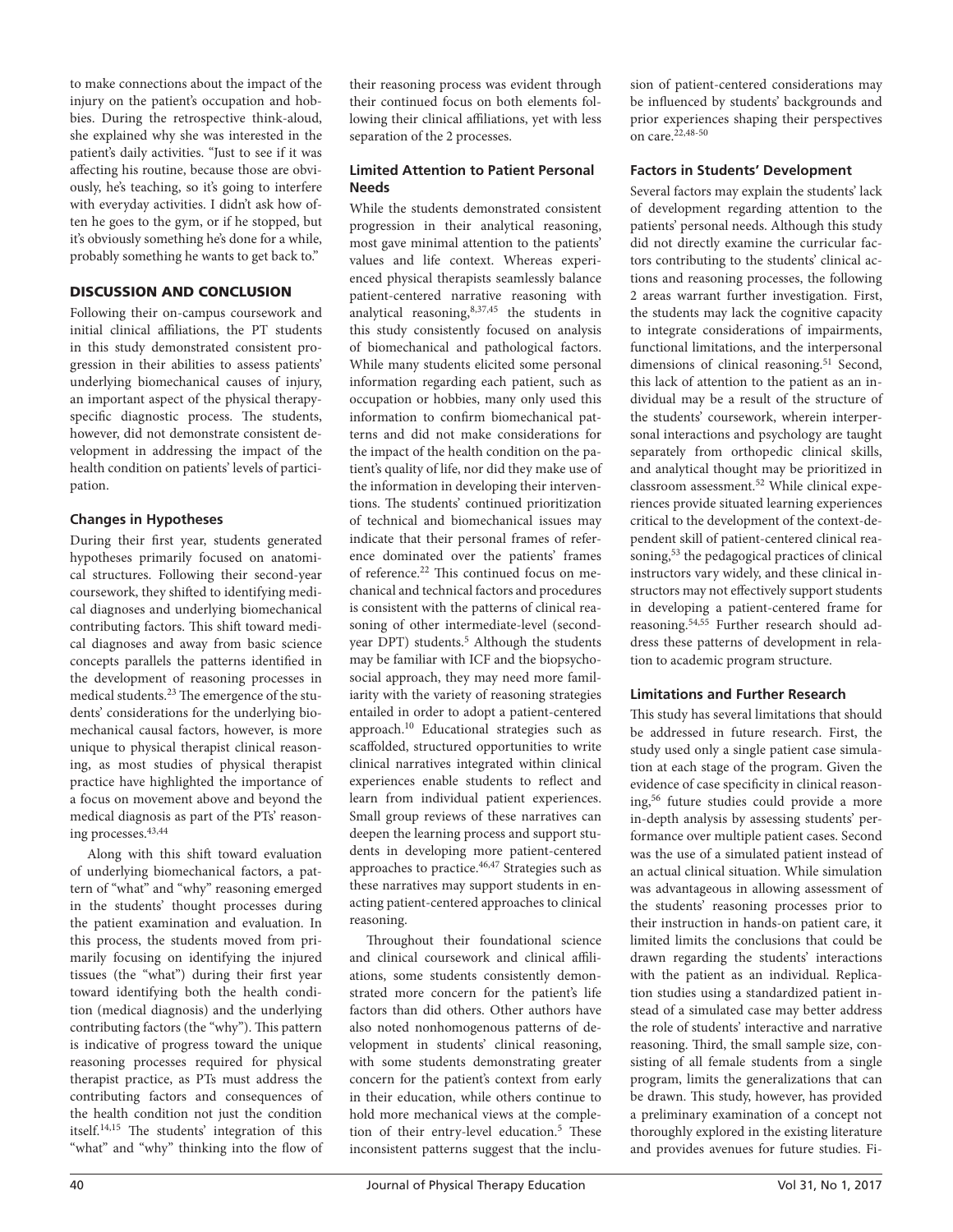nally, this study did not directly analyze the learning environments that contributed to the students' clinical reasoning processes. Further studies using intervention-based design can better support teaching processes that contribute to students' development of effective patient-centered diagnostic reasoning.

## **CONCLUSION**

The development of clinical reasoning skills is a crucial yet underresearched aspect of entry-level physical therapist education programs.5 This study has analyzed the developmental processes of 6 students enrolled in a physical therapist education program using a traditional curriculum structure. As these students progressed through their foundational coursework, clinical coursework, and initial clinical affiliations, they demonstrated physical therapy-specific development within their technical diagnostic reasoning processes. However, they demonstrated little growth with respect to concern for patients and their life context. These findings contribute to the understanding of the influence of classroom and clinical education on the development of physical therapist students' diagnostic reasoning skills.

### ACKNOWLEDGEMENTS

The author would like to acknowledge 2 members of her PhD dissertation committee, Judith Sandholtz, PhD (School of Education, University of California, Irvine), and Susan Wainwright, PT, PhD (Jefferson University), for their advising on this predissertation project.

### **REFERENCES**

- 1. Higgs J, Jones MA. Clinical decision making and multiple problem spaces. In: Higgs J, Jones MA, Loftus S, Christensen N, eds. *Clinical Reasoning in the Health Professions*. 3rd ed. Amsterdam: Elsevier; 2008:3-17.
- 2. Brookfield S. Clinical reasoning and generic thinking skills. In: Higgs J, Jones MA, Loftus S, Christensen N, eds. *Clinical Reasoning in the Health Professions*. Amsterdam: Elsevier; 2008:65-75.
- 3. Simmons B. Clinical reasoning: concept analysis. *J Adv Nurs.* 2010;66(5):1151-1158.
- 4. Jensen GM. Learning what matters most. 2011 McMillan Lecture. *Phys Ther.*  2011;91(11):1674-1689.
- 5. Furze J, Black L, Hoffman J, et al. Exploration of students' clinical reasoning development in professional physical therapy education. *J Phys Ther Educ.* 2015;29(3):22-33.
- 6. Christensen N, Jones MA, Edwards I, Higgs J. Helping physiotherapy students develop clinical reasoning capability. In: Higgs J, Jones MA, Loftus S, Christensen N, eds. *Clinical Reason-*

*ing in the Health Professions*. Amsterdam: Elsevier; 2008:389-396.

- 7. Edwards I, Jones M. Clinical reasoning and expert practice. In: Jensen GM, Gwyer J, Hack LM, Shepard KF, eds. *Expertise in Physical \ Therapy Practice*. 2nd ed. Boston: Elsevier; 2007:192-213.
- 8. Edwards I, Jones M, Carr J, et al. Clinical reasoning strategies in physical therapy. *Phys Ther.* 2004;84(4):312-330; discussion 331-315.
- 9. Delitto A, Snyder-Mackler L. The diagnostic process: examples in orthopedic physical therapy. *Phys Ther.* 1995;75(3):203-211.
- 10. Jones MA, Jensen GM, Edwards I. Clinical reasoning in physiotherapy. In: Higgs J, Jones MA, Loftus S, Christensen N, eds. *Clinical Reasoning in the Health Professions*. 3rd ed. Amsterdam: Elsevier; 2008:245-256.
- 11. Sahrmann SA. Diagnosis by the physical therapist—a prerequisite for treatment. A special communication. *Phys Ther.* 1988;68(11):1703- 1706.
- 12. American Physical Therapy Association. *Guide to Physical Therapist Practice.* Alexandria, VA: American Physical Therapy Association; 2014.
- 13. Guccione AA. Physical therapy diagnosis and the relationship between impairments and function. *Phys Ther.* 1991;71(7):499-503; discussion 503-494.
- 14. Rothstein JM, Echternach JL, Riddle DL. The Hypothesis-Oriented Algorithm for Clinicians II (HOAC II): a guide for patient management. *Phys Ther.* 2003;83(5):455-470.
- 15. Jette AM. Diagnosis and classification by physical therapists. A special communication. *Phys Ther.* 1989;69(11):967-969.
- 16. Shepard KF, Hack LM, Gwyer J, Jensen GM. Describing expert practice in physical therapy. *Qual Health Res.* 1999;9(6):746-758.
- 17. Barrows HS, Feltovich PJ. The clinical reasoning process. *Med Educ.* 1987;21(2):86-91.
- 18. Rothstein JM, Echternach JL. Hypothesis-oriented algorithm for clinicians. A method for evaluation and treatment planning. *Phys Ther.*  1986;66(9):1388-1394.
- 19. Coderre S, Jenkins D, McLaughlin K. Qualitative differences in knowledge structure are associated with diagnostic performance in medical students. *Adv Health Sci Educ Theory Pract.* 2009;14(5):677-684.
- 20. Norman G. Research in clinical reasoning: past history and current trends. *Med Educ.*  2005;39(4):418-427.
- 21. Patel VL, Groen GJ. Developmental accounts of the transition from medical student to doctor: some problems and suggestions. *Med Educ*. 1991;25(6):527-535.
- 22. Khatami S, MacEntee MI, Pratt DD, Collins JB. Clinical reasoning in dentistry: a conceptual framework for dental education. *J Dent Educ.*  2012;76(9):1116-1128.
- 23. Boshuizen HP, Schmidt HG. On the role of biomedical knoweldge in clinical reasoning by experts, intermediates and novices. *Cogn Sci.*  1992;16:153-184.
- 24. James GA. Modeling diagnosis in physical therapy: a blackboard framework and models of experts and novices. *Ergonomics.*  2007;50(3):335-351.
- 25. Gilliland SJ. Clinical reasoning in first- and third-year physical therapist students. *J Phys Ther Educ.* 2014;28(3):64-80.
- 26. Rose M, Wilkerson L. Widening the lens on standardized patient assessment: what the encounter can reveal about the development of clinical competence. *Acad Med.*  2001;76(8):856-859.
- 27. Ericsson KA, Simon HA. *Protocol Analysis: Verbal Reports as Data.* Rev ed. Cambridge, MA: The MIT Press; 1993.
- 28. Lundgren-Laine H, Salantera S. Think aloud technique and protocol analysis in clinical decision-making reserach. *Qual Health Res.*  2009;20(4):565-575.
- 29. Jensen JJ. Evaluating in a healthcare setting: a comparison between concurrent and retrospective verbalisation. *Human-Computer Interaction.* 2007;4550/2007:508-516.
- 30. Charmaz K, Belgrave LL. Qualitative interviewing and grounded theory analysis. In: Gubrium JF, Holstein JA, Marvasti AB, McKinner KD, eds. *The SAGE Handbook of Interivew Research: The Complexity of the Craft*. 2nd ed. Thousand Oaks, CA: SAGE Publications; 2012:347-366.
- 31. Joffe H. Thematic analysis. In: Harper D, Thompson AR, eds. *Qualitative Research Methods in Mental Health and Psychotherapy*. West Sussex, England: John Wiley & Sons Ltd; 2012:209-223.
- 32. Saldana JM. *The Coding Manual for Qualitative Researchers.* London: SAGE Publications; 2009.
- 33. American Physical Therapy Association. *Guide to Physical Therapist Practice*. Rev 2nd ed. Alexandria, VA: American Physical Therapy Association; 2003.
- 34. Elstein AS, Shulman LS, Sprafka SA. *Medical Problem Solving: An Analysis of Clinical Reasoning.* Cambridge, MA: Harvard University Press; 1978.
- 35. Patel VL, Groen GJ. Knowledge-based solution strategies in medical reasoning. *Cogn Sci.*  1986;10:91-116.
- 36. Doody C, McAteer M. Clinical reasoning of expert and novice physiotherapists in an outpatient orthopaedic setting. *Physiother.*  2002;88(5):258-268.
- 37. Jensen GM, Shepard KF, Gwyer J, Hack LM. Attribute dimensions that distinguish master and novice physical therapy clinicians in orthopedic settings. *Phys Ther.* 1992;72(10):711- 722.
- 38. Smart K, Doody C. The clinical reasoning of pain by experienced musculoskeletal physiotherapists. *Man Ther*. 2007;12(1):40-49.
- 39. Lincoln Y, Guba E. *Naturalist Inquiry.* Beverly Hills, CA: Sage; 1985.
- 40. Merriam SB. *Qualitative Research: A Guide to Design and Implementation.* San Francisco: Jossey-Bass; 2009.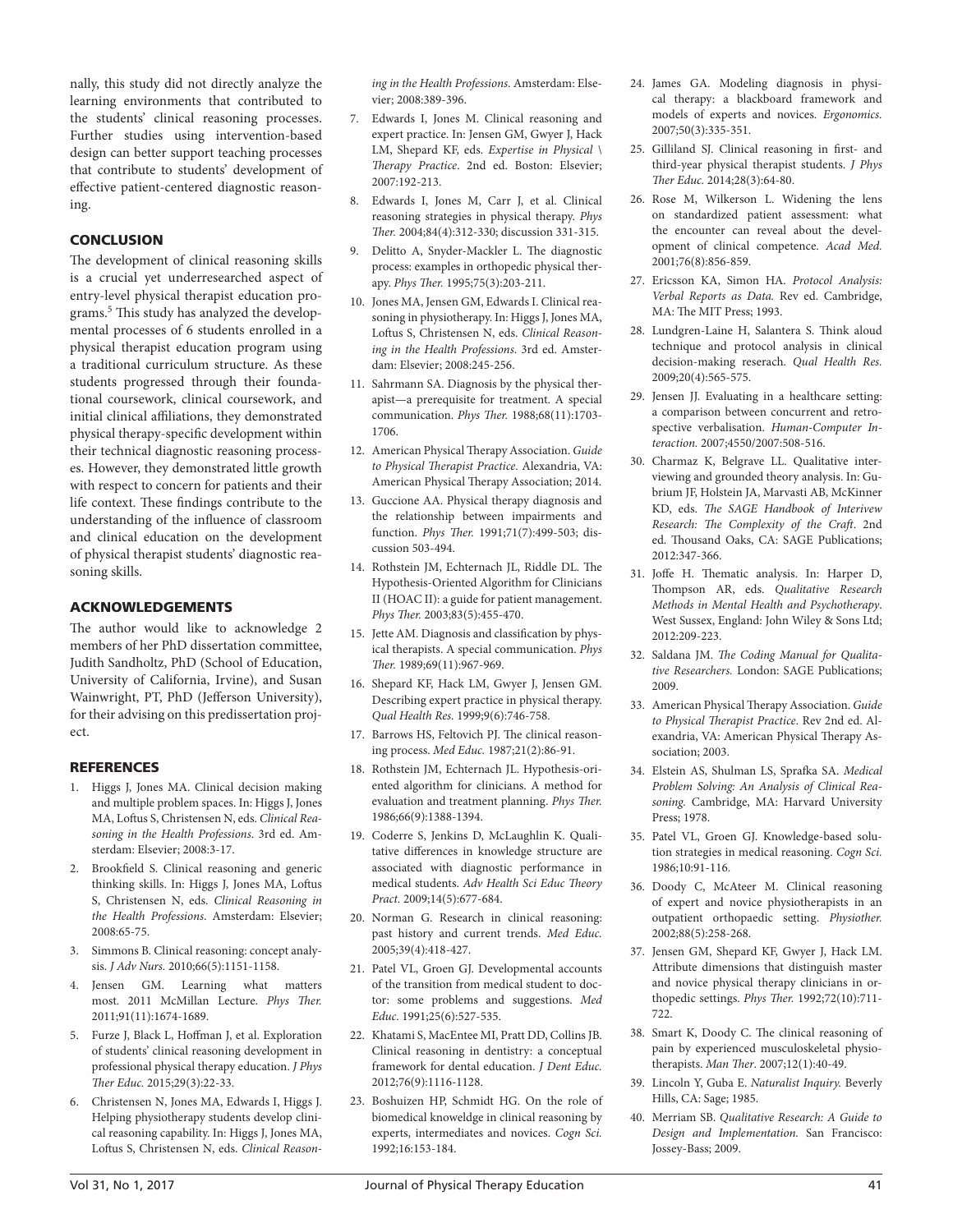- 41. Shenton AK. Strategies for ensuring trustworthiness in qualitative research projects. *Education for Information.* 2004;22:63-75.
- 42. Miles MB, Huberman AM. *Qualitative Data Analysis: An Expanded Sourcebook.* 2nd ed. Thousand Oaks, CA: SAGE Publications; 1994.
- 43. Embrey DG, Guthrie MR, White OR, Dietz J. Clinical decision making by experienced and inexperienced pediatric physical therapists for children with diplegic cerebral palsy. *Phys Ther.* 1996;76(1):20-33.
- 44. May S, Greasley A, Reeve S, Withers S. Expert therapists use specific clinical reasoning processes in the assessment and management of patients with shoulder pain: a qualitative study. *Aust J Physiother.* 2008;54(4):261-266.
- 45. Jensen GM, Gwyer J, Shepard KF, Hack LM. Expert practice in physical therapy. *Phys Ther.*  2000;80(1):28-43; discussion 44-52.
- 46. Greenfield BH, Jensen GM, Delany CM, et al. Power and promise of narrative for advancing

physical therapist education and practice. *Phys Ther.* 2014;epub ahead of print.

- 47. Greenfield B, Swisher LL. The role of narratives in professional formation for students. In: Higgs J, Sheehan D, Baldly Currens J, et al, eds. *Realising Exemplary Practice-Based Education*. Rotterdam, The Netherlands: Sense Publishers; 2013:163-170.
- 48. Hendrick P, Bond C, Duncan E, Hale L. Clinical reasoning in musculoskeletal practice: Students' conceptualizations. *Phys Ther.*  2009;89(5):430-442.
- 49. Lindquist I, Engardt M, Garnham L, et al. Physiotherapy students' professional identity on the edge of working life. *Med Teach.*  2006;28(3):270-276.
- 50. Richardson B, Lindquist I, Engardt M, Aitman C. Professional socialization: Students' expectations of being a physiotherapist. *Med Teach.*  2002;24(6):622-627.
- 51. Riolo L. Skill differences in novice and expert clinicians in neurologic physical therapy. *Neurology Report.* 1996;20(1):60-63.
- 52. Richardson B. Professional development: professional knowledge and situated learning in the workplace. *Physiother.* 1999;85(9):467-474.
- 53. Ajjawi R, Higgs J. Learning to reason: a journey of professional socialisation. *Adv Health Sci Educ Theory Pract.* 2008;13(2):133-150.
- 54. Page CG, Ross IA. Instructional strategies utilized by physical therapist clinical instructors: an exploratory study. *J Phys Ther Educ.*  2004;18(1):43-49.
- 55. Kelly SP. The exemplary clinical instructor: a qualitative case study. *J Phys Ther Educ.*  2007;21(1):63-69.
- 56. Elstein AS, Shulman LS, Sprafka SA. Medical problem solving: a ten-year retrospective. *Eval Health Prof.* 1990;13(1):5-36.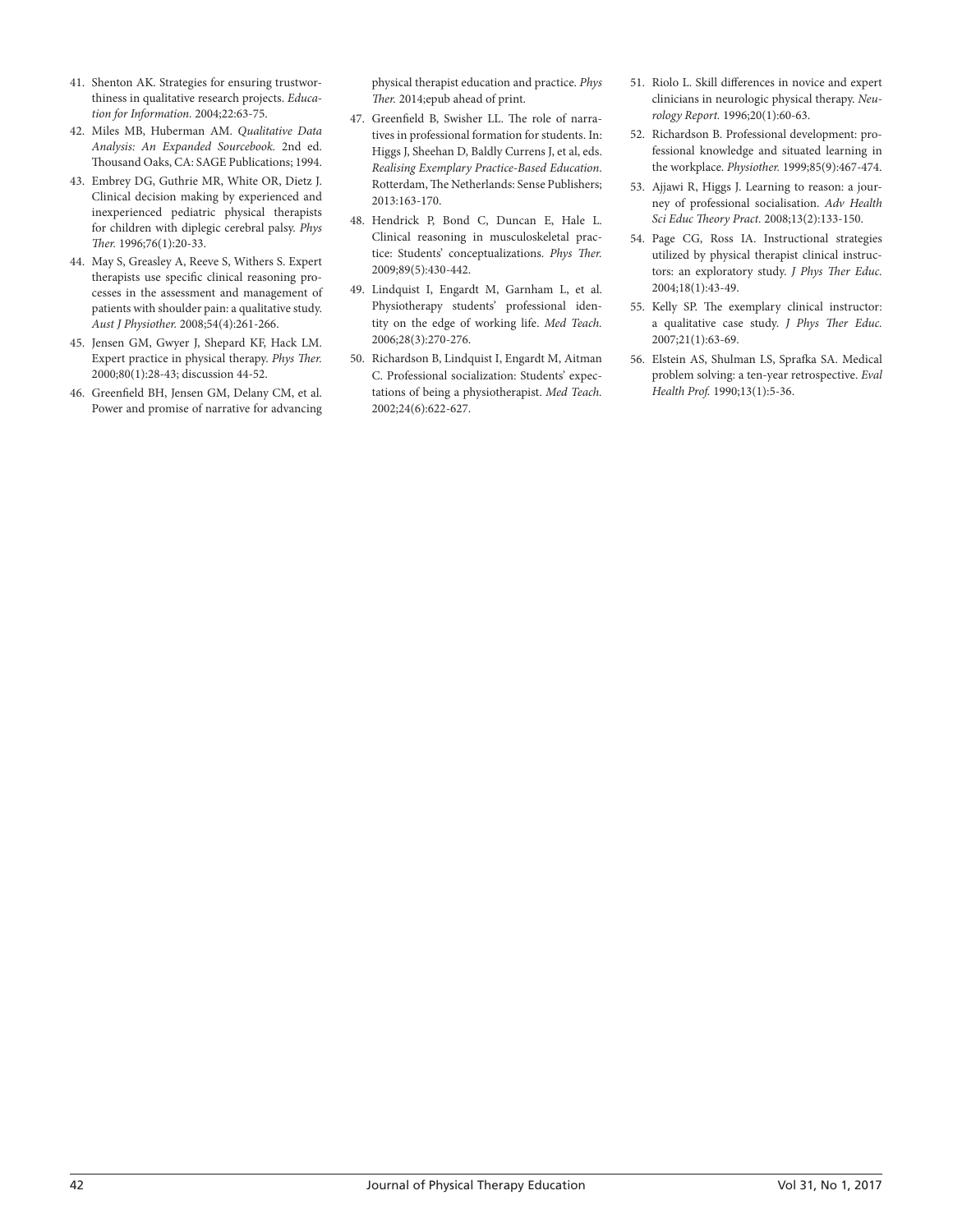#### **Phase 1 (First-Year) Patient Case Scenario**

Brief description: Jana is a 50-year-old female complaining of left shoulder pain with a gradual onset starting 6 months ago. She cannot associate the onset with any specific incident or cause. She is complaining of difficulty with reaching upper cupboards and styling her hair.

- 1. Interview
	- A. Personal information
		- i. Left-handed
		- ii. Hobbies: painting, French-braiding/styling her hair
		- iii. Lives in a house with her husband (no children)
		- iv. Exercise: stationary cycling (30 min, 4 days/wk), occasional outdoor walking/hiking; no strength training

#### B. Occupation

- i. Receptionist at a dental office
- ii. Needs to reach file boxes on top of file cabinets
- C. Pain description
	- i. Constant dull ache, aggravated with motion
	- ii. 7/10 with activity, reduces to 4-5/10 after an hour of rest
	- iii. Radiates from shoulder to elbow
	- iv. Affects sleep if sleeping on L side
- D. Aggravating factors
	- i. Shoulder motion (any)
- E. Relieving factors
	- i. Rest
- F. PMH
	- i. Treatment for this condition
		- 1. 2 cortisone shots over past 3 mo (no relief of sx)
		- 2. NSAIDs (no relief)
	- ii. No hx of L shoulder problems
	- iii. R shoulder bursitis 10 years ago (treated w/ cortisone injections)
	- iv. Hysterectomy (7 years ago)
	- v. HTN (controlled w/ meds)
	- vi. Multivitamin and calcium supplements

## 2. Tests and measures

- A. Posture
	- i. Mild kyphosis
	- ii. Forward head
	- iii. Rounded shoulders, humeral head forward in glenoid
	- iv. L scapula elevated 1 in higher than R
- B. AROM
	- i. Scapulohumeral rhythm: L restricted scapular movement w/ scapular hiking, asynchronous
	- ii. Shoulder AROM
		- 1. R: WNL
		- 2. L: 95° flexion, 60° abd, 25° ER, 70° IR
			- a. Pain w/ all AROM, greatest w/ ER
	- iii. Cervical ROM:
		- 1. WNL
			- 2. Tight on L w/ R side-bending and L rotation
- C. PROM
	- i. L: 100° flexion, 65° abduction, 30° ER, 80° IR
		- 1. Increased pain w/ each
		- 2. (Capsular pattern)
	- ii. Isolated Glenohumeral flexion: 70°
	- iii. L Glenohumeral accessory mobility: limited in all directions, especially inferior glide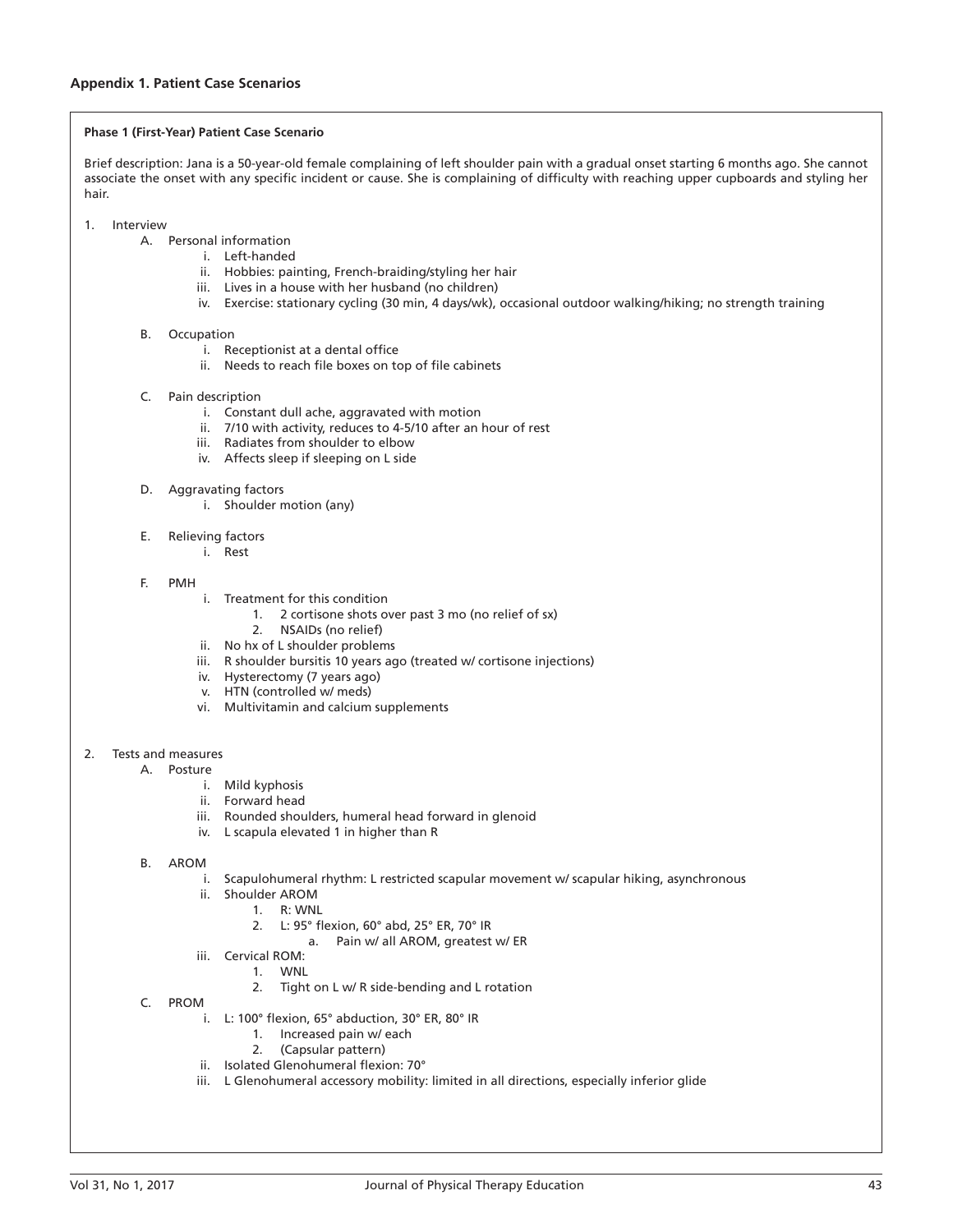- D. MMT
	- i. R shoulder WNL
	- ii. L scapular stabilizers (middle and lower trapezius): 3/5
	- iii. L serratus anterior: 3-/5
	- iv. L shoulder ER: 3/5
	- v. L shoulder flexion/abd (within available range): 3+/5
	- vi. Abdominals: 3-/5

#### E. Palpation

- i. Tender L upper trapezius
- ii. Tender L arm
- F. Special tests
	- i. Negative impingement sign, negative speeds test
	- ii. Negative drop arm/ supraspinatus sign
- G. Neuro screen
	- i. DTRs: 2+ throughout (WNL)
	- ii. Sensation: intact throughout

#### **Phase 2 (Second-Year) Patient Case Scenario**

Brief description: Wendy is a 39-year-old female complaining of right knee pain that has been getting progressively worse over the last 2 years. She is complaining of pain with walking and a couple occasions of her knee giving way.

- 1. Interview
	- a. Personal background info
		- i. Info
			- 1. BMI: 27 (slightly overweight)
			- ii. Hobbies/exercise
				- 1. Enjoyed walking 3-4 days/wk for 30-45 min (stopped 3 wks ago due to pain)
				- 2. Enjoyed going out dancing on weekend dates (when children are with their dad)
				- 3. No gym workout/strength training
			- iii. Living situation
				- 1. Single story house with a small yard
				- 2. Single mother: lives w/ 2 daughters (ages 8 and 10)
				- 3. Helps aging parents several days/wk (they live 1 mile away)
			- iv. Goals:
				- 1. Return to walking, stairs w/o pain, go dancing on weekends
	- b. Occupation
		- i. High school English teacher (involves standing, sitting at desk, walking across campus to office b/t classes, and stairs b/t classroom and office)
	- c. Pain description
		- i. Insidious onset
		- ii. Intermittent throbbing under the patella
			- 1. Had fallen 3 times last 18 mo due to painful giving way
		- iii. Pain rating:
			- 1. 7/10 descending 1 step, 9/10 descending full flight, 8/10 after walking 2 miles
			- 2. 0-2/10 at rest
	- d. Aggravating factors
		- i. Descending stairs (worst)
	- e. Relieving factors
		- i. Naproxen, rest, and ice
	- f. PMH
		- i. Treatment for this condition
			- 1. Naproxen (NSAID) 2-3x/week
			- 2. x-rays normal
		- ii. Prior injuries
			- 1. Left rotator cuff strain 5 yrs ago
		- iii. Comorbidities
			- 1. None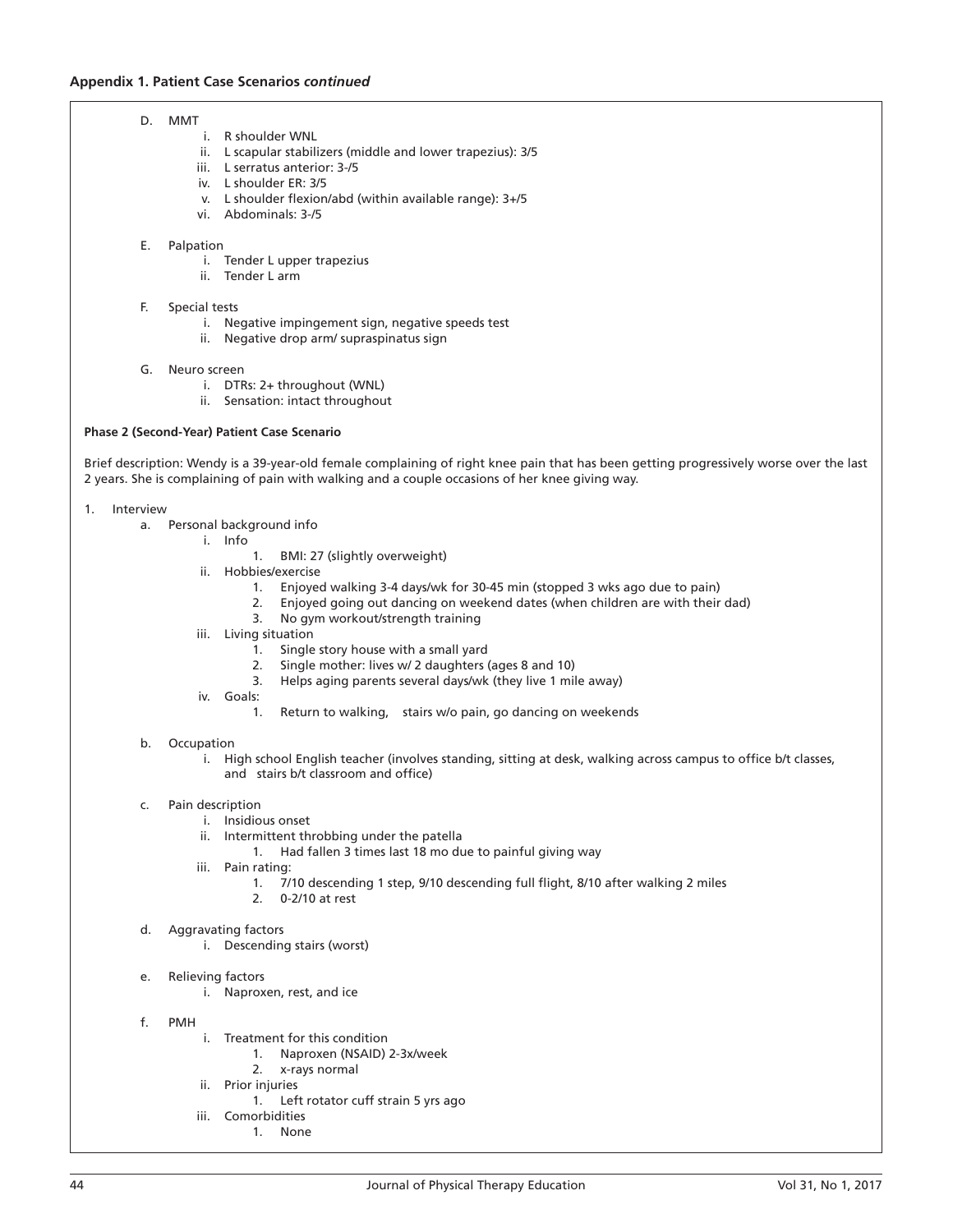- iv. Medications
	- 1. Naproxen for pain, multivitamin and calcium supplements
- 2. Tests and measures
	- a. Posture
		- i. Neutral rear-foot alignment
		- ii. Knee neutral alignment in frontal plane (no varus/valgus); no "squinting patella"
		- iii. Leg length equal L-R; Q-angle = WNL
		- iv. Patellar positioning: WNL for medial/lateral, glide, tilt and rotation
			- 1. NWB tracking (AROM knee extension) no obvious abnormalities
		- b. Functional activities
			- i. Gait
				- 1. Normal sagittal plane mechanics
				- 2. Stance phase deviations: hip add during LR on R, hip IR during MSt on R, L pelvic drop during MSt on R
				- 3. Normal subtalar and tibial motion during stance
				- ii. Step down (WB on R)
					- 1. hip IR and add w/ left pelvic drop)
				- iii. Sit to stand: bilateral hip add (knees come together)
				- iv. Poor control of pelvis during weight shift from DLS to SLS
		- c. AROM
			- i. Knee flexion: 135° B; knee extension = 0° B
			- ii. Hip extension =  $0^\circ$ ; hip flexion =  $100^\circ$  B
			- iii. Hip  $IR = 20^\circ$  B; hip  $ER = 40^\circ$  B
			- iv. Hip add =  $15^{\circ}$  B; hip abd =  $40^{\circ}$  B
			- v. Ankle dorsiflexion =  $8^{\circ}$  B; ankle plantarflexion =  $30^{\circ}$
		- d. PROM and joint mobility
			- i. Ankle and rear-foot mobility = WNL
			- ii. PROM = AROM
			- iii. Knee flexion end feel = soft tissue approximation
			- iv. Normal tibiofemoral joint mobility
			- v. Normal patellar mobility w/ slight pain (3/10) at EROM medial and lateral glide
		- e. MMT
			- i. Knee extension (at 30 $^{\circ}$  of knee flexion) = 4/5
			- ii. Hip extension (gluteus maximus) =  $3+/5$ ; hip flexion =  $4+/5$
			- iii. Hip abd (gluteus medius) =  $3+/5$
			- iv. Hip ER and  $IR = 4-75$
			- v. Dorsiflexion and plantarflexion =  $5/5$ ; ankle inv/ev =  $4+/5$
			- vi. Abdominals
		- f. Special tests
			- i. Patellar compression test = slight pain w/ crepitus; negative patellar apprehension
			- ii. Pain w/ resisted knee extension from 20°-0° flexion
			- iii. Craig's test = 12°
			- iv. McMurray's and Apley's test = negative
			- v. Varus/valgus stress = negative
			- vi. Anterior drawer/Lachman's = negative
			- vii. Noble compression test = negative
		- g. Palpation
			- i. Tender over lateral patellar retinaculum (R)
		- h. Neuro screening
			- i. Lumbar and SI screen = normal
			- ii. Sensation normal B; reflexes normal B; SLR and PKB normal B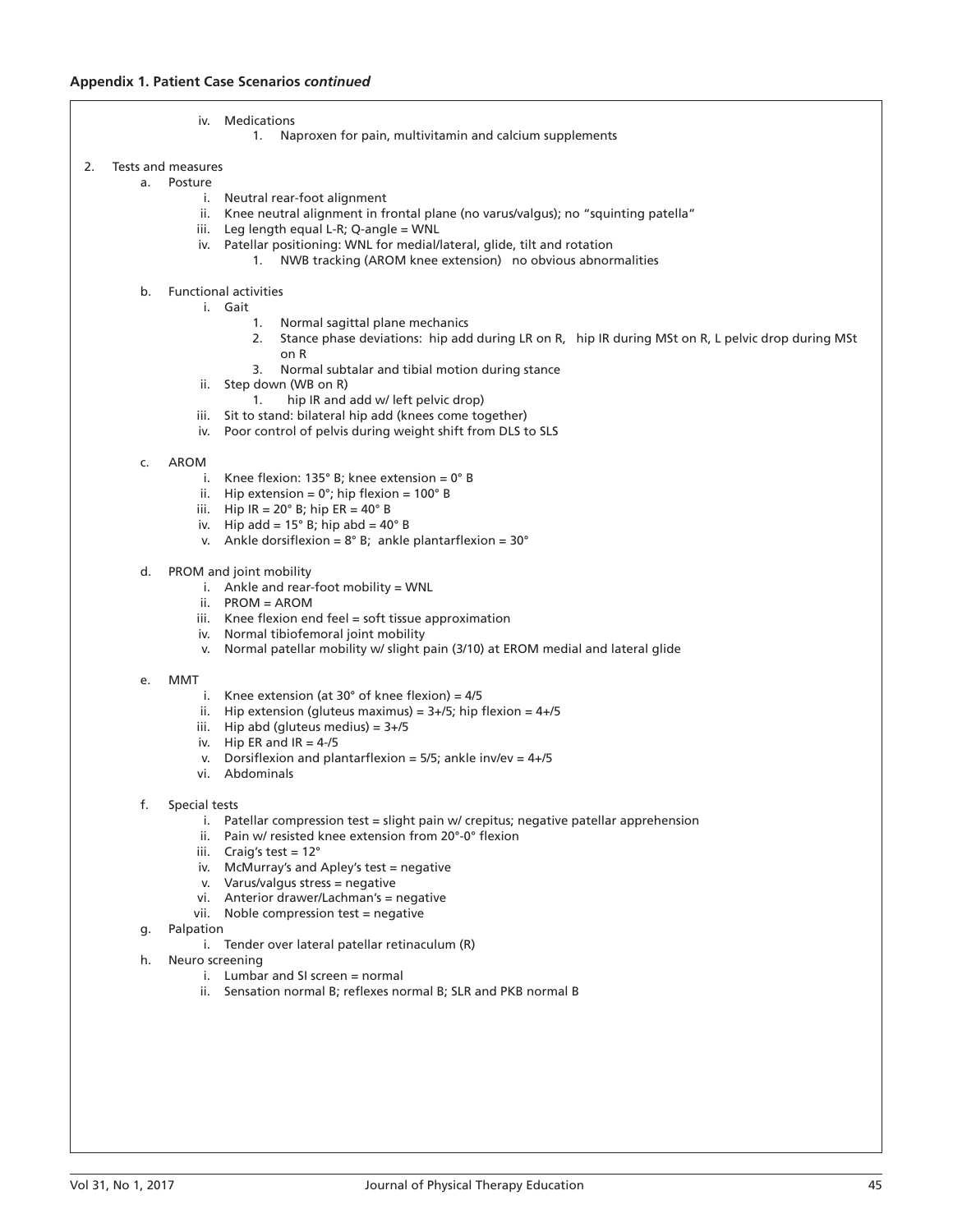#### **Phase 3 (Postclinical) Patient Case Scenario**

Brief Description: James is a 40-year-old male complaining of left shoulder pain that has been getting progressively worse for the last 8-months.

- 1. Personal history
	- a. Left-handed
	- b. Occupation: Middle school social studies teacher (writing on the board, reaching upper shelves aggravates)
	- c. Hobbies/recreation: gym 3x/wk (weight machines primarily, full circuit), tennis, and racquet ball (stopped 6 mo ago due to pain)
		- i. Has been working out regularly for last 10 years
		- ii. Misses social tennis games w/ friends
		- d. Family: married with 2 children (ages 3 and 6), enjoys "daddy time" with kids, shoulder has been "bugging" him when playing with kids
			- i. Lives in a 2-story house in the suburbs, likes to do home maintenance work but shoulder "bugs" him w/ some home care activities
- 2. Pain descriptions
	- a. Description: popping sensation w/ overhead activities, sharp twinge w/ the pop
	- b. Location: antero-superior left shoulder
	- c. Rating: 0/10 at rest; 7/10 w/ repetitive overhead activity; 4/10 w/ 1 overhead motion; pain recedes over next half hour if only a couple reps, prolonged pain with longer use
	- d. Aggravated by: Slight pain during gym workout, worse the next morning; pain during flexion and abd (140°-170° range); pain during writing on the white board
	- e. Ease: rest, ice, NSAID helps short term
- 3. Physician visit
	- a. X-rays: no significant findings
	- b. Taking NSAID (Naprosyn) w/ no significant changes

#### 4. PMH

- a. Borderline HTN; hypercholesterolemia; family hx of heart disease
- b. R knee ACL repair 20 yrs ago (skiing injury) c. Occasional LBP
- **Tests and measures**
- 1. Posture
	- a. Forward shoulders (L>R), abd of L scapula (9cm from SP compared w/ 5cm on R), L scapula in slight down rotation compared w/ R, prominence of L inferior angle of scapula, mild winging of B scapulae
	- b. Humeral head anterior in glenoid on L
	- c. "Flat" T-spine, forward head, swayback posture
- 2. Functional task
	- a. Any overhead task excessive scapular hiking, early scapula abd and elev, poor scapular control on eccentric: no T-spine contribution
	- b. Faster overhead task (mimic tennis/racquet ball serve) even greater increase in hiking and winging
- 3. Vitals: BP: 136/82; RR: 12, HR 72

#### 4. AROM

- a. L shoulder flexion: 0°-175° (see abd for deviations and pain)
- b. L shoulder abd: 0°-175° with pain in 140°-170° range
	- i. abd and elevation of L scapula at initiation of shoulder, and excessive scapular abd throughout ROM
	- ii. Able to depress and reduce abd w/ tactile and verbal cues pain
- c. ER and IR (tested at side due to pain with abd): IR: 0°-90°; ER: 0°-90° (w/ pain)
- d. Behind the back reach: reaches to middle of R scapula (w/ pain)
- e. Limited T/S flexion and extension
- f. C/S clearing: no sx reproduction, limited R SB and L rotation w/ feeling of tightness

#### 5. PROM

- a. Flexion and abd: 0°-180°; ~110° isolated GH motion
	- i. Pain w/ these, but if humeral head stabilized
- b. Left IR and ER (tested at 90° abd) =  $0^{\circ}$ -100°; right ER and IR:  $0^{\circ}$ -80°
- c. T/S: limited accessory mobility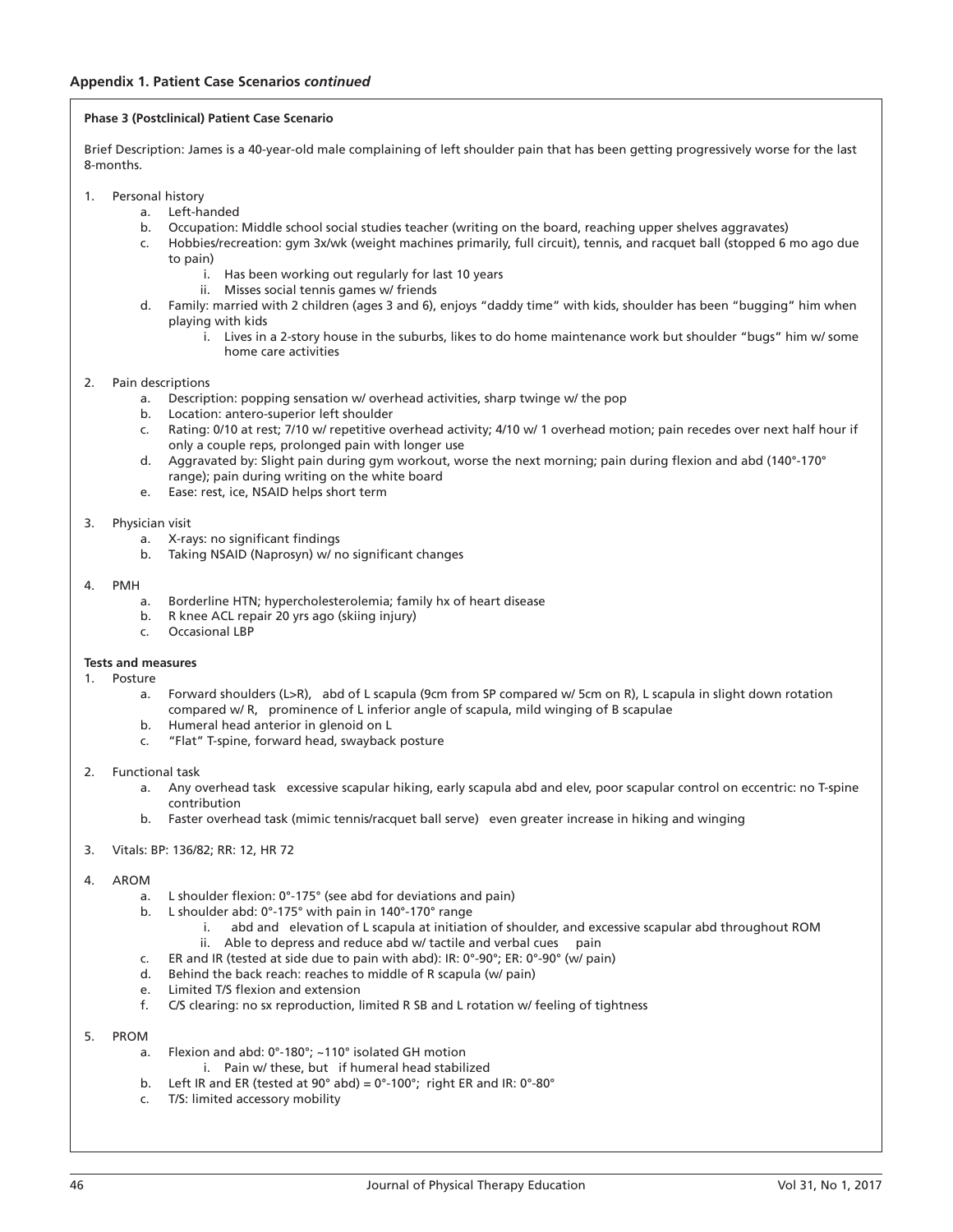- 6. Muscle length tests
	- a. Pec minor length: L acromion (posterior boarder) 5cm from table, R 2.5cm from table

#### 7. MMT

- a. Shoulder flex/abd: 4-/5 L (pain); 4+/5 R
- b. Shoulder IR: 4-/5 L; 5/5 R
- c. Shoulder ER: 3+/5 L; 4/5 R
- d. Biceps and triceps: 5/5 B
- e. Serratus anterior: 3+/5 L; 4/5 R
- f. Middle and lower traps: 3-/5 L; 4-/5 R
- g. Upper traps: 5/5 B
- h. Abs: 4/5

#### 8. Special tests

- a. Empty can/supraspinatus static test: strong and painful
- b. Speeds test: positive
- c. Neer/impingement/Hawkins-Kennedy: positive
- d. Drop arm: negative
- e. Clunk test: negative
- f. Apprehension test: negative
- 9. Palpation
	- a. L biceps tendon tender; L supraspinatus insertion tender; tight/restricted pec minor
- 10. Neuro screening
	- a. Sensation: WNL; reflexes: 2+ throughout; MMT: no limitations aside from shoulder (see above)